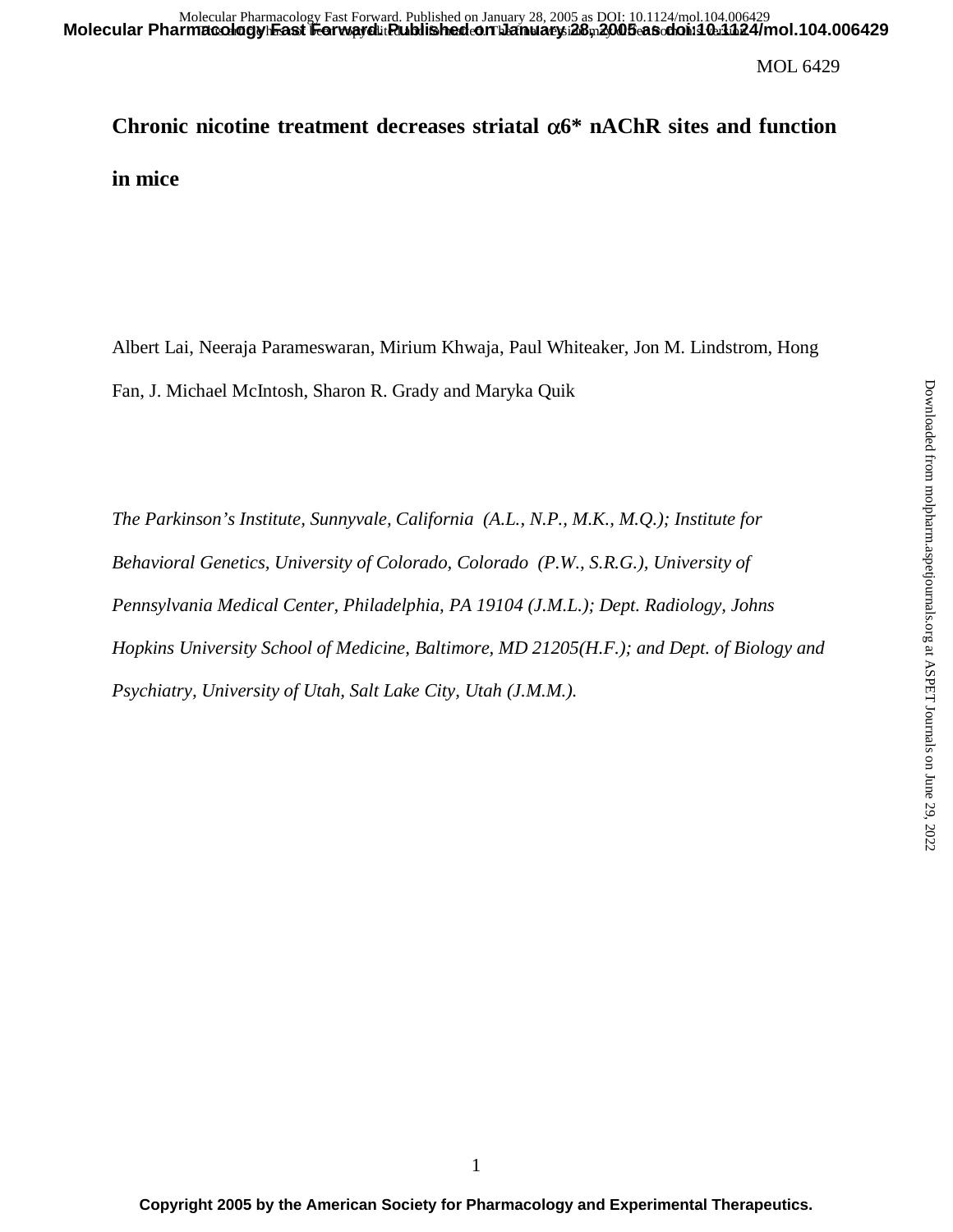**Running title:** Chronic nicotine decreases striatal α6\* nAChRs

**Address correspondence to:** Dr. Maryka Quik, The Parkinson's Institute, 1170 Morse Ave,

Sunnyvale, CA 94089-1605. Tel. 1-408-542-5601; fax 1-408-734-8522.

E-mail address: mquik@parkinsonsinstitute.org.

Number of:

pages of text, 27;

figures, 3;

tables, 3;

references, 39.

Number of words in:

abstract, 245;

introduction, 424;

discussion, 1085.

**ABBREVIATIONS:** ANOVA, analysis of variance; mAb, monoclonal antibody; nAChR, nicotinic acetylcholine receptor; \*, nicotinic receptors containing the indicated α and/or β subunit and possibly also additional undefined subunits.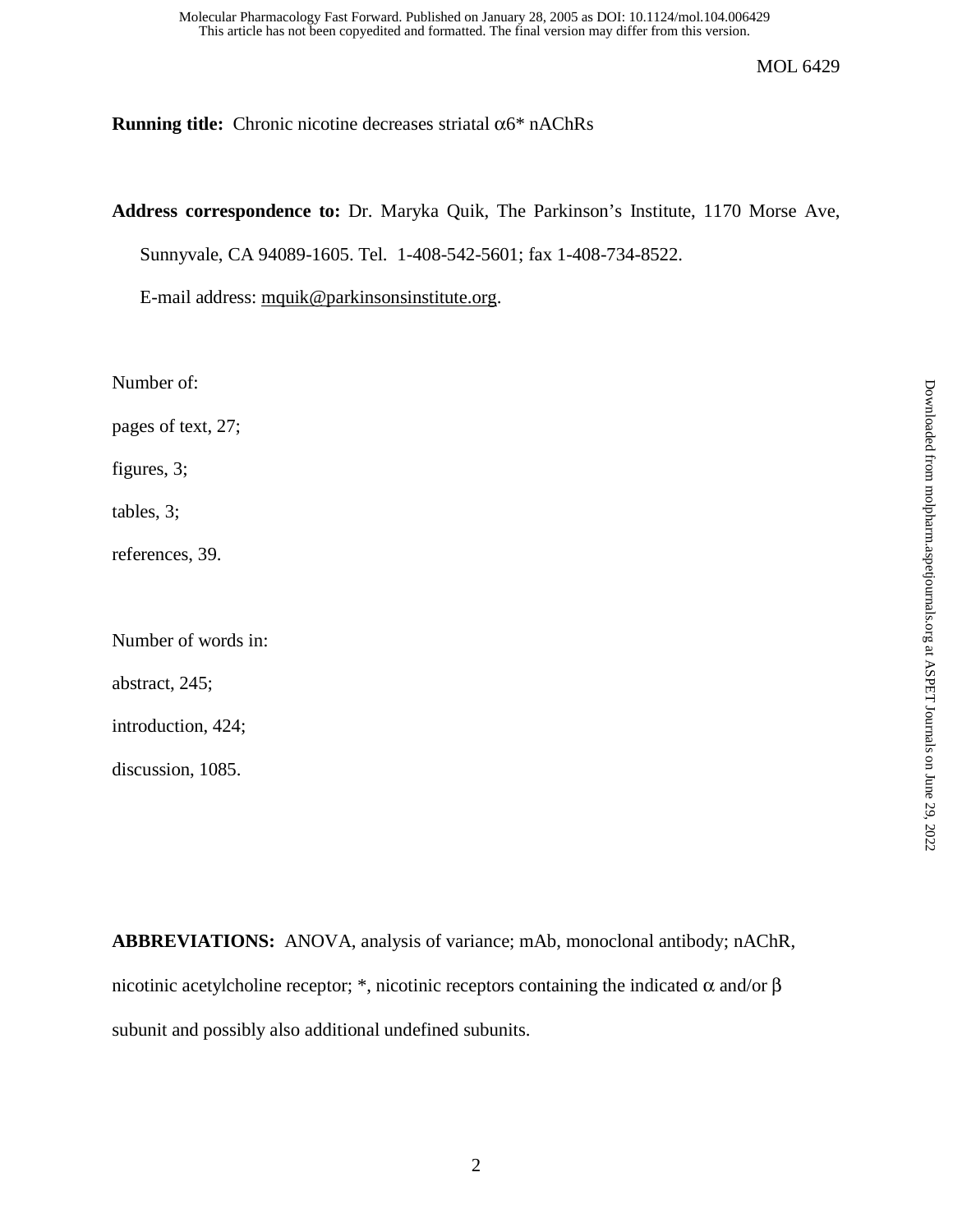## **ABSTRACT**

α-Conotoxin MII-sensitive nicotinic receptors (nAChRs) are distinct from other subtypes in their relatively restricted localization to the striatum and some other brain regions. The effect of nicotine treatment on nAChR subtypes has been extensively investigated, with the exception of changes in  $\alpha$ -conotoxin MII-sensitive receptor expression. We therefore determined the consequence of chronic nicotine administration on this subtype and its function. Nicotine was given in drinking water to provide a chronic yet intermittent treatment. Consistent with previous studies, nicotine exposure increased  $^{125}$ I-epibatidine and  $^{125}$ I-A85380, but not  $^{125}$ I- $\alpha$ bungarotoxin, receptors in cortex and striatum. Unexpectedly, we observed a reduction (30%) in striatal  $^{125}$ I- $\alpha$ -conotoxin MII sites, which was due to a decrease in B<sub>max</sub>. This decline was more robust in older  $(>\,8 \text{ month})$  compared to younger  $(2-4 \text{ month})$  mice, suggesting age is important for nicotine-induced disruption of nAChR phenotype. Immunoprecipitation experiments using nAChR subunit-directed antibodies indicate that alterations in subunit-immunoreactivity with nicotine treatment agree with those in the receptor binding studies. To determine the relationship between striatal nAChR sites and function, we measured nicotine-evoked <sup>3</sup>H-dopamine release. A decline was obtained with nicotine treatment that was due to a selective decrease in αconotoxin MII-sensitive but not -resistant dopamine release. These results may explain earlier findings that nicotine treatment decreased striatal nAChR-mediated dopamine function, despite an increase in <sup>3</sup>H-nicotine ( $\alpha$ 4\*) sites. The present data suggest that the  $\alpha$ 6\* nAChR subtype represents a key factor in the control of dopamine release from striatum, which adapts to chronic nicotine treatment by down-regulation of  $α6*$  receptor sites and function.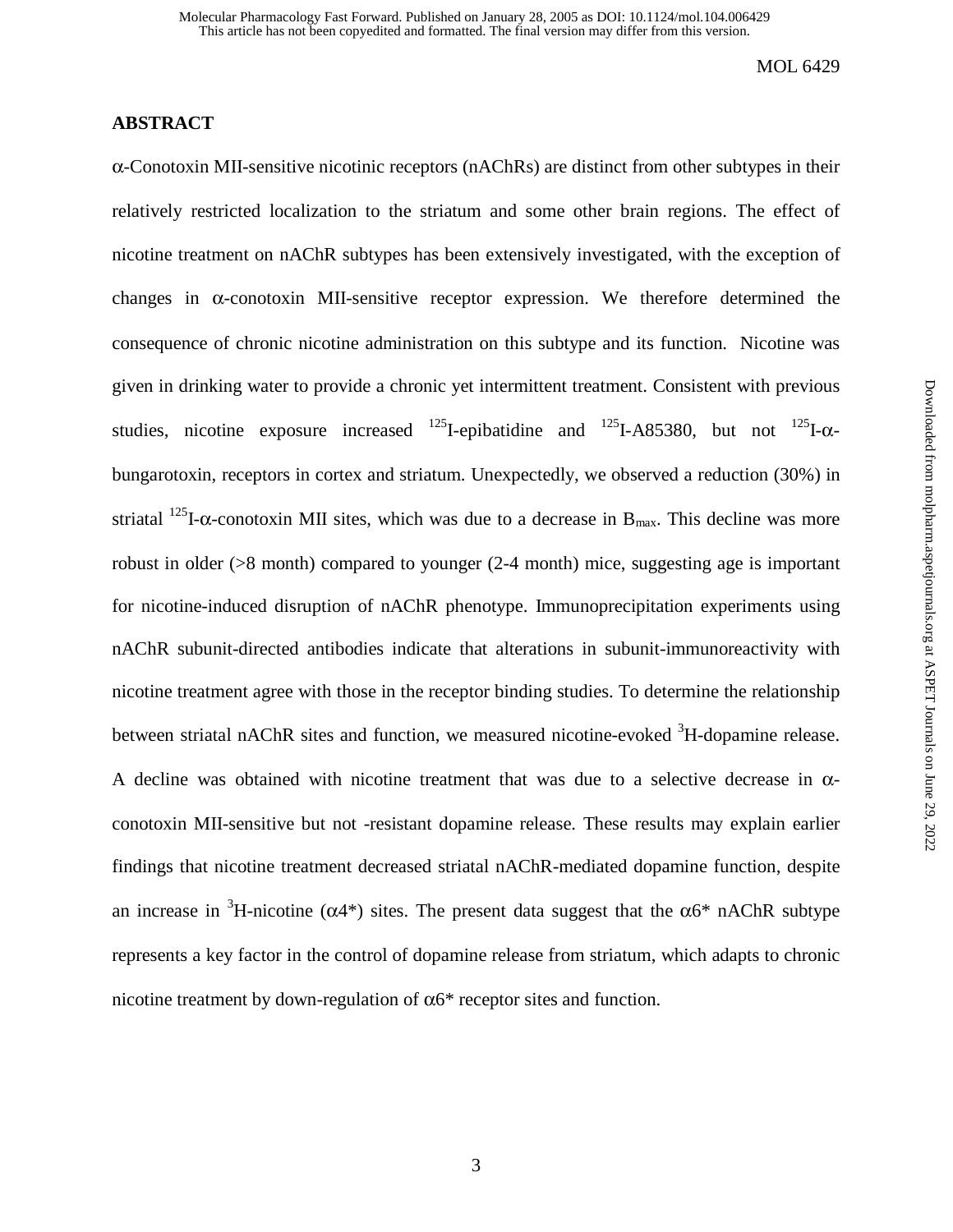Multiple nicotinic receptor (nAChR) subtypes are present in mammalian brain. While some have a widespread distribution others exhibit more select patterns of localization, possibly suggesting they have distinct functions in the area of interest (Dani, 2001; Paterson and Nordberg, 2000; Quik and Kulak, 2002; Wonnacott, 1997). One subtype that exhibits a relatively restricted localization to the nigrostriatal, visual and habenular-interpeduncular pathways is the α-conotoxin MII-sensitive nAChR (Champtiaux et al., 2003; Champtiaux et al., 2002; Quik et al., 2001; Whiteaker et al., 2000; Zoli et al., 2002). Expression studies and work with nAChR subunit null-mutant mice showed that  $\alpha$ -conotoxin MII-sensitive sites contain  $\alpha$ 6 and/or  $\alpha$ 3 (Champtiaux et al., 2002; McIntosh et al., 1999; Whiteaker et al., 2002), and also β2, β3, and possibly  $α$ 4 subunits to form pentameric  $α6α$ 4β2β3 and  $α$ 6β2β3 receptors (Champtiaux et al., 2003; Cui et al., 2003; Salminen et al., 2004a; Zoli et al., 2002). These nAChRs are not only expressed in the brain but are functional, with the sites in striatum mediating dopamine release (Salminen et al., 2004a). Moreover declines in these sites with nigrostriatal damage result in a corresponding reduction in dopaminergic function in rodent striatum (Quik et al., 2003).

Nicotine is an important modulator of nAChR expression. Numerous studies in animal models have shown that nicotine treatment results in an upregulation of nAChRs that may be attributed to agonist-induced desensitization (Buisson and Bertrand, 2002; Gentry and Lukas, 2002; Wonnacott, 1990). Increases have consistently been observed in radiolabeled epibatidine (identifies multiple nAChR subtypes), nicotine  $(\alpha 4^*)$  and cytisine  $(\alpha 4^*)$  binding sites in numerous brain regions following various treatment regimens including injection, chronic jugular infusion, drinking water, release from minipumps, and self-administration (Flores et al., 1992, 1997; Marks et al., 1992; Parker et al., 2004; Rogers et al., 1998; Ryan et al., 2001; Sparks and Pauly, 1999). In contrast, the results of studies to evaluate effects of chronic nicotine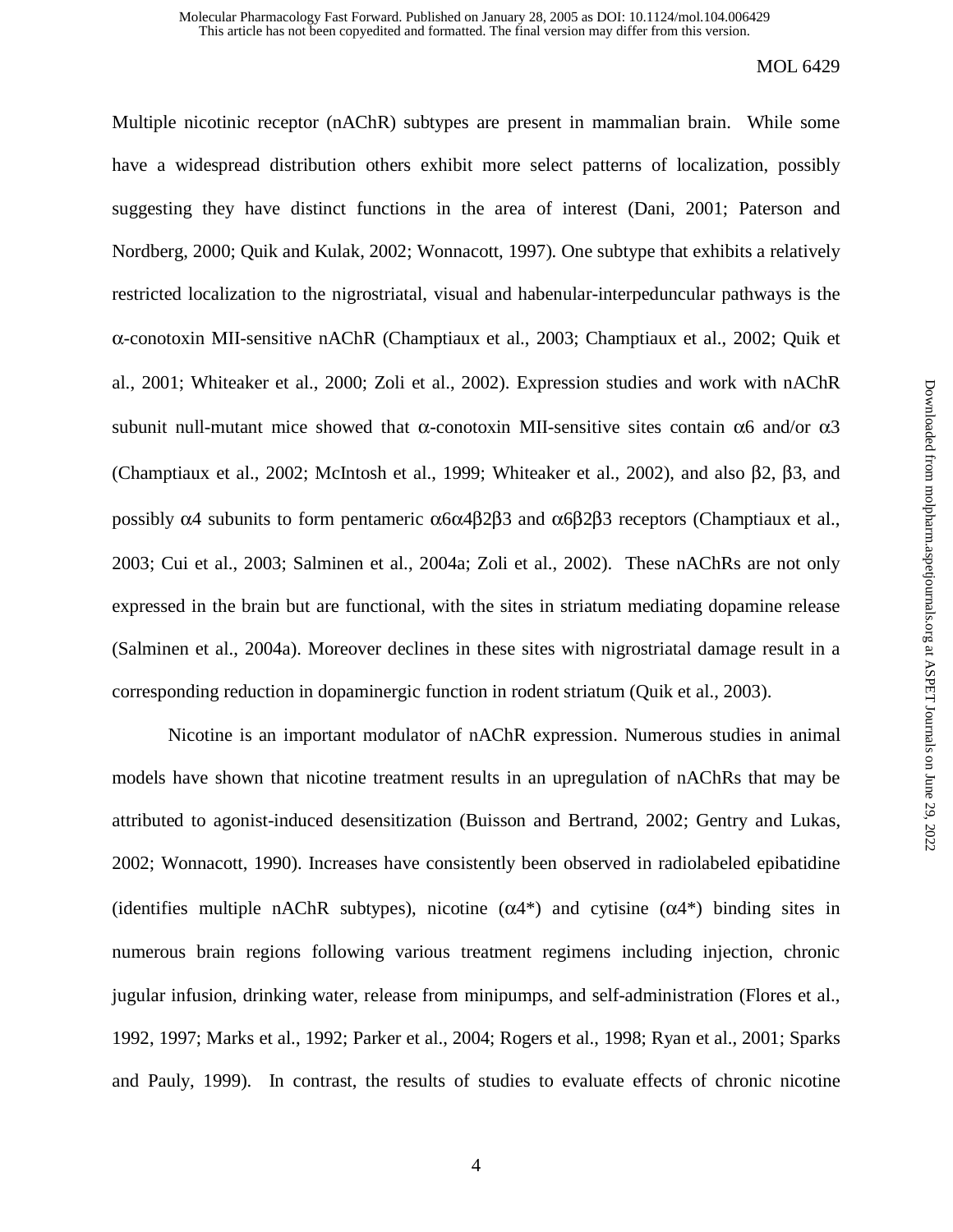exposure on  $\alpha$ 3<sup>\*</sup> and/or  $\alpha$ 6<sup>\*</sup> nAChRs are less clear with one study showing an increase in binding in rat striatum, and another no change (Nguyen et al., 2003; Parker et al., 2004). Whether nicotine treatment modulates α-conotoxin MII-sensitive nAChR function has not yet been investigated.

Because of the potential importance of  $\alpha$ -conotoxin MII-sensitive sites in the nigrostriatal pathway, we investigated the effects of chronic nicotine treatment on  $\alpha$ -conotoxin MII-sensitive nAChR-mediated function in synaptosomes prepared from striatal tissue of control and nicotinetreated mice. Nicotine was given in the drinking water because this regimen involves a chronic but intermittent mode of administration. Experiments were also done to determine whether age of the animal modulated the effects of nicotine administration.

#### **Materials and Methods**

**Mouse Treatment.** Two to 4 month-old and  $>8$  month-old male C57BL/6 mice were purchased from Charles River Laboratories (Gilroy, CA). The >8 month-old mice were used in all studies, unless otherwise indicated. All procedures used conform to the NIH Guide for the Care and Use of Laboratory Animals and were approved by the Institutional Animal Care and Use Committee. Mice were placed in a temperature-controlled room with an 11/13 h dark/light cycle. The younger and older animals were housed in groups of 3-4 and 1-2 per cage, respectively. All animals had free access to food and water. They were randomly divided into different treatment groups 2 days after arrival.

 After acclimatization, mice were given drinking water containing 2% saccharin (Sigma Chemical Co., St. Louis, MO), to mask the bitter taste of nicotine (free base, Sigma). Nicotine was added to the saccharin-containing solution starting at an initial concentration of  $25 \text{ µg/ml}$ .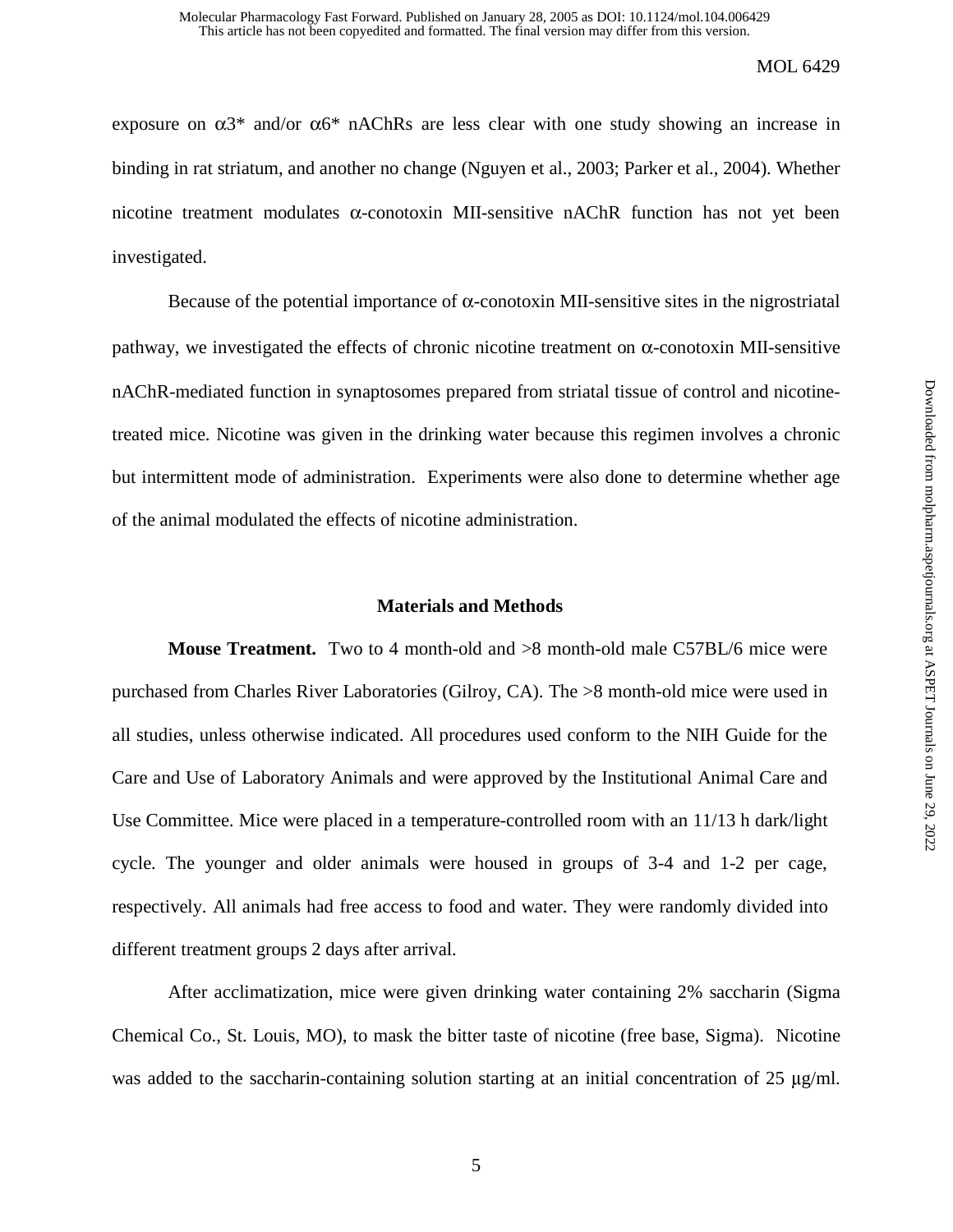This was increased to 50  $\mu$ g/ml on days 3-4, 100  $\mu$ g/ml on days 5-7, 200  $\mu$ g/ml on days 8-9 to a final dose on day 10 of 300 µg/ml. The animals were maintained on this dose of nicotine for 1, 2, 4, 5, or 6 wk as indicated. The nicotine was then withdrawn for >3 h after which time the mice were killed by cervical dislocation.

**Cotinine Determinations.** As an indirect measure of plasma nicotine levels, the nicotine metabolite cotinine was assayed using an ELISA kit (Orasure Technologies, Bethlehem, PA). Blood samples were collected from the orbital sinus after 1 wk of nicotine (300 µg/ml) treatment, or from trunk blood during sacrifice. Plasma was prepared and a 10 µl aliquot used for assay according to the manufacturer's instructions. A standard curve ranging from 10 to 200 ng/ml cotinine was included in every assay.

# **Binding Studies**

 For autoradiographic binding studies, brains were quick frozen in isopentane on dry ice and stored at  $-80^{\circ}\text{C}$  until sectioning. Sections (14  $\mu$ m) were prepared using a cryostat ( $-20^{\circ}\text{C}$ ), thaw mounted onto poly-L-lysine coated slides, air dried and stored at  $-80^{\circ}$ C.

<sup>125</sup>I-Epibatidine Autoradiography. Binding of <sup>125</sup>I-epibatidine (2200 Ci/mmol, Perkin Elmer Life Sciences, Boston, MA) to mouse brain sections was done as previously described (Quik et al., 2003). Preincubation was at room temperature for 2 x 15 min in Buffer (50 mM Tris buffer, pH 7.0, 120 mM NaCl, 5 mM KCl, 2.5 mM CaCl<sub>2</sub>, 1.0 mM  $MgCl<sub>2</sub>$ ). This was followed by a 40-min incubation in Buffer also containing  $0.015$  nM  $^{125}$ I-epibatidine, a concentration below the Kd value (0.1 nM) for this radioligand. Nicotine (0.1 mM) was included with some of the sections to define nonspecific binding. Sections were washed  $(4^{\circ}C)$  twice for 5 min with Buffer and once for 10 s in cold deionized water. After drying, slides were exposed to Kodak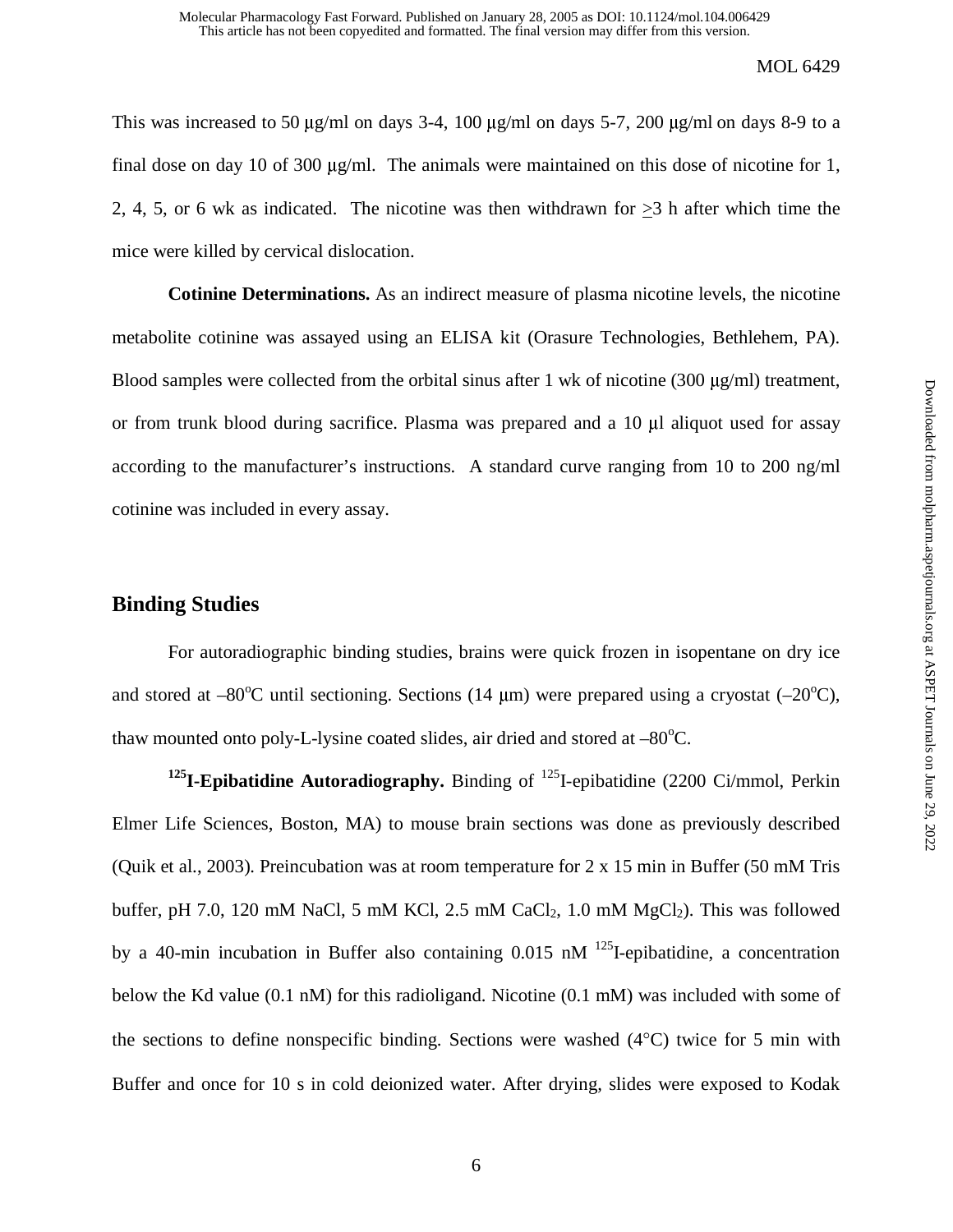MR film (Perkin Elmer Life Sciences, Boston, MA, USA) for 2-5 days with  $^{125}$ I-standards (Amersham Biosciences, Piscataway, NJ, USA).

<sup>125</sup>I-A85380 Autoradiography. <sup>125</sup>I-A85380 (1450 Ci/mmol, from H.F.) binding was done as previously described (Mukhin et al., 2000; Quik et al., 2003). Sections were preincubated in Buffer for 2 x 15 min and then incubated for 60 min in Buffer with 95 pM  $^{125}$ I-A85385, a concentration at the  $K_d$  value for this radioligand. This was followed by washing in Buffer at 4°C twice for 5 min and once for 10 s in cold deionized water. Slides were dried at room temperature, and then exposed to Kodak MR film for 1-2 days with  $^{125}$ I-standards. Nonspecific binding, assayed using 0.1 mM nicotine, was the same as the film blank.

**125I-**α**-Conotoxin MII Autoradiography.** 125I-α-Conotoxin MII (2200 Ci/mmol) was synthesized and binding was performed as detailed earlier (Quik et al., 2001; Whiteaker et al., 2000). Thawed sections were preincubated at room temperature for 2 x 15 min in 20 mM HEPES buffer (pH 7.5, 144 mM NaCl, 1.5 mM KCl, 2 mM CaCl<sub>2</sub>, 1 mM MgSO<sub>4</sub>, 0.1% BSA and 1 mM phenylmethylsulfonyl fluoride). This was followed by a 1-h incubation with 0.5 nM  $^{125}I-\alpha$ conotoxin MII, a concentration below the  $K_d$  value (0.9 nM) for this radioligand. Incubation was at room temperature in the same HEPES buffer but now also containing 0.2% BSA, 5 mM EDTA, 5 mM EGTA, and 10 µg/ml each of aprotinin, leupeptin and pepstatin A, rather than 0.1% BSA and 1 mM phenylmethylsulfonyl fluoride. Epibatidine  $(0.1 \mu M)$  was included with some of the sections to determine nonspecific binding. Slides were washed for 10 min in the HEPES salt buffer at room temperature, 10 min in ice-cold buffer, 2 x 10 min in  $0.1\times$  buffer ( $0^{\circ}$ C), and 2 x 10 s at 4 $^{\circ}$ C in deionized water. Sections were dried and exposed to Kodak MR film for 2-5 days with  $^{125}$ I-standards.

**125I-**α**-Bungarotoxin Autoradiography.** Thawed sections were preincubated in 50 mM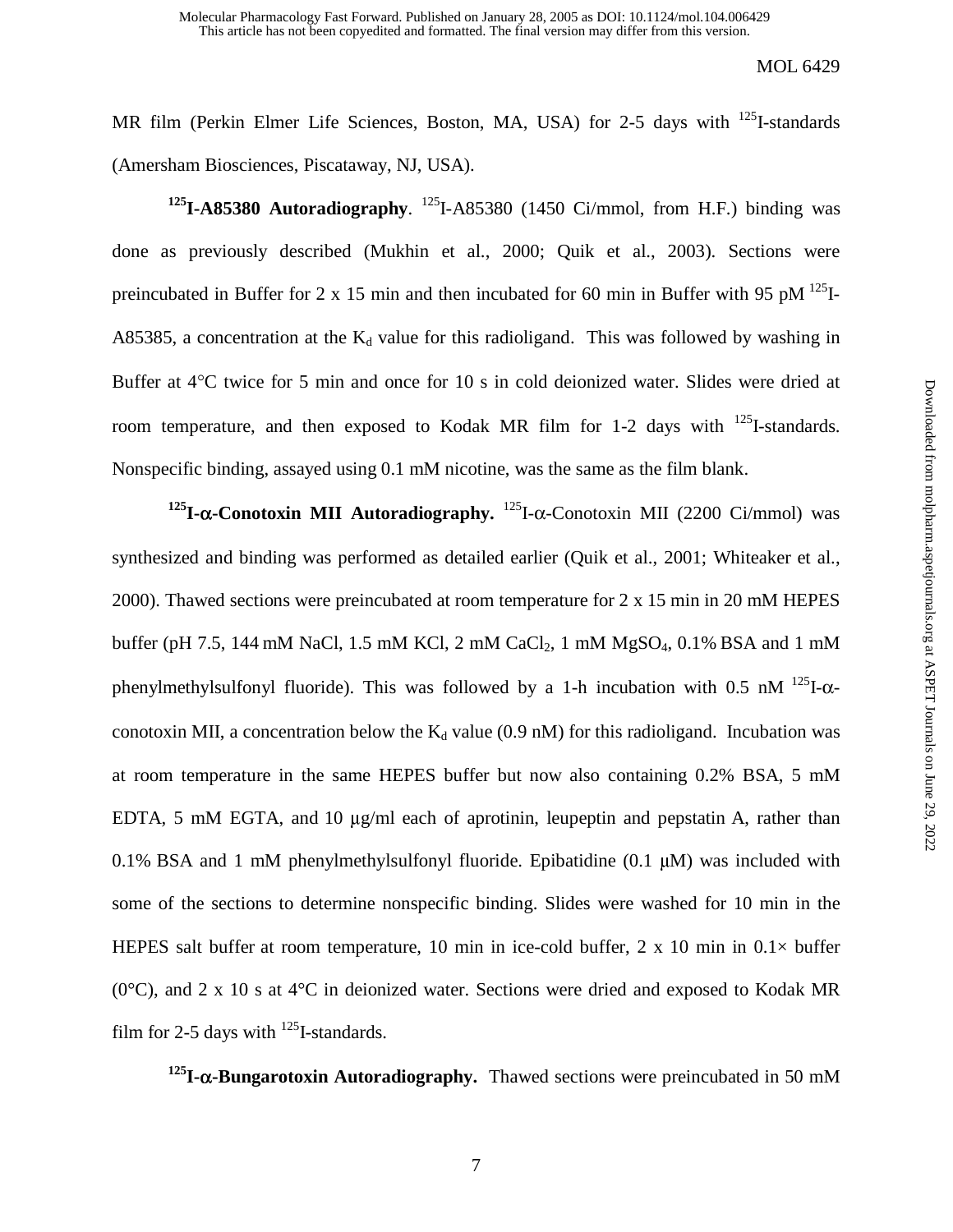Tris HCl, pH 7.0 for 2 x 15 min at room temperature (Quik et al., 2003). This was followed by a 1 h incubation in the same buffer plus 3 nM  $^{125}$ I- $\alpha$ -bungarotoxin (128 Ci/mmol, Perkin Elmer Life Sciences, Boston, MA. USA). Nicotine (0.1 mM) was added to consecutive sections to measure blank binding. The sections were then rinsed 4 x 15 min in ice-cold buffer, once in cold water, air-dried and placed against Kodak MR film for 2-5 days with <sup>125</sup>I-standards.

**Quantitation and Data Analyses.** A mouse brain atlas (Franklin and Paxinos, 1997) was used to identify brain regions. Optical densities from the different brain regions were quantitated using an ImageQuant system (Molecular Dynamics, Sunnyvale, CA). After background subtraction, the optical density values for the different brain areas were converted to fmol/mg tissue using standard curves generated from  $^{125}$ I-standards. Results are expressed as mean  $+$ S.E.M. of the indicated number of animals. Statistical analyses were done with GraphPad Prism (San Diego, CA) using one-way ANOVA followed by Newman-Keuls multiple comparison test or Student's t-test. A level of  $p \le 0.05$  was considered significant.

### **Dopamine Release Assay**

 Brains were removed, and the striatum dissected and placed into 0.5 ml of 0.32 M sucrose buffered with 5 mM HEPES, pH 7.5. The tissue (8-10 mg) was homogenized (16-20 strokes by hand), diluted to 2 ml with buffered sucrose, and divided into two aliquots, which were centrifuged for 20 min at 12,000*g*.

**3 H-Dopamine Release.** The release assay was performed according to the method of Grady et al. (2001). An aliquot of the striatal synaptosomal preparation was resuspended in 0.8 ml of uptake buffer (128 mM NaCl, 2.4 mM KCl, 3.2 mM CaCl<sub>2</sub>, 1.2 mM KH<sub>2</sub>PO<sub>4</sub>, 1.2 mM MgSO4, 25 mM HEPES, pH 7.5, 10 mM glucose, 1 mM ascorbic acid, and 0.01 mM pargyline).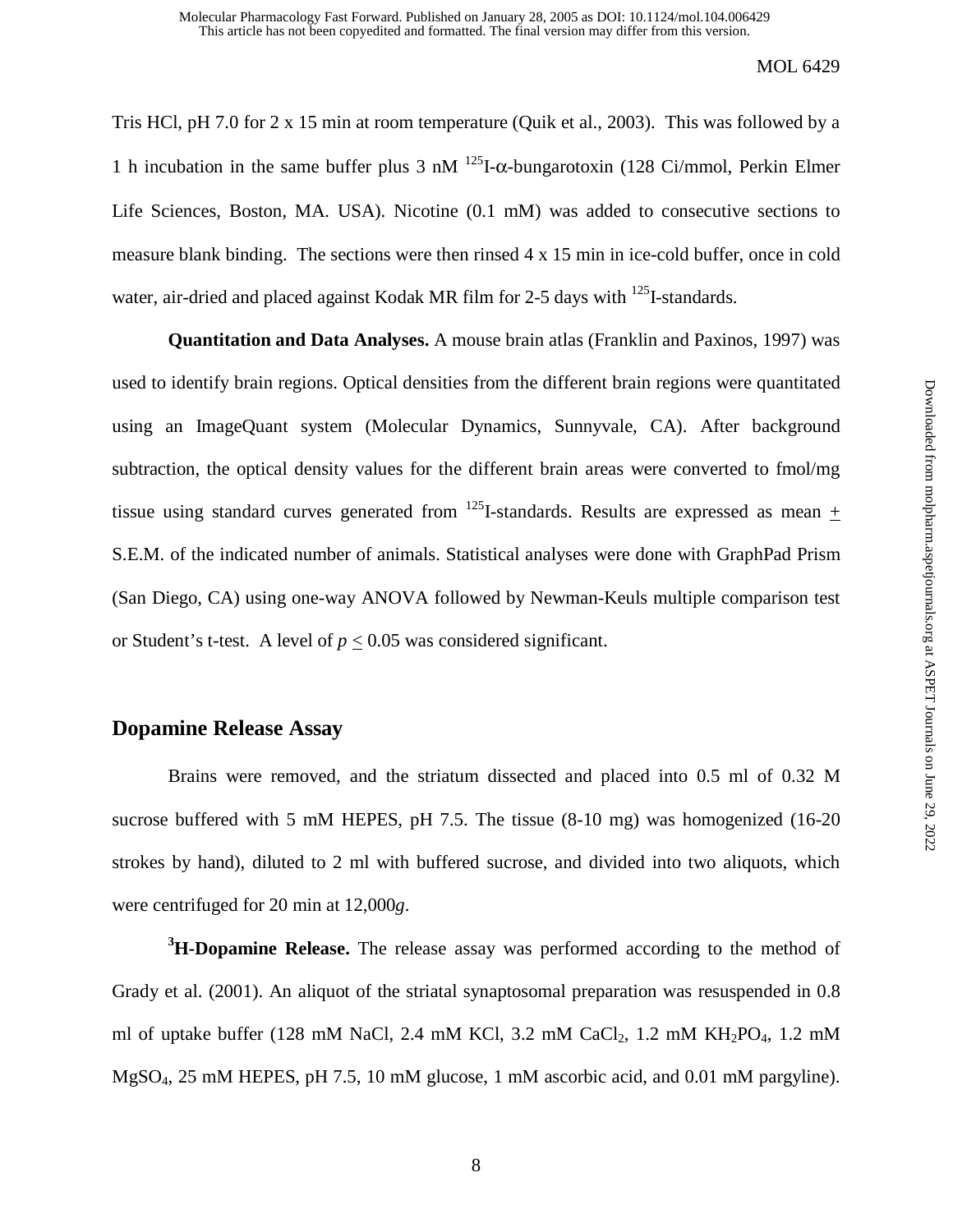The synaptosomes were incubated for 10 min at 37 $\degree$ C, followed by addition of 4 µCi of  $\degree$ Hdopamine (3,4-(ring-2,5,6)-<sup>3</sup>H) at 30 to 60 Ci/mmol (Perkin Elmer Life Sciences), and a further 5 min incubation. Aliquots of labeled synaptosomes were distributed onto eight filters, which were each perfused at 1 ml/min with perfusion buffer (uptake buffer with  $0.1\%$  BSA and 10  $\mu$ M nomifensine added) for 10 min before fraction collection. Release was initiated with an 18 s exposure to 20 mM  $K^+$  or to varying concentrations of nicotine  $(0.03, 0.1, 0.3, 1, 3, 10,$  and 30  $\mu$ M). A second set of filters was pre-treated with 50 nM  $\alpha$ -conotoxin MII for 3 min immediately prior to nicotine exposure. Fifteen fractions were collected per filter at 18 s intervals, which included fractions of basal release before and after the stimulated release.

 **Data Analysis.** Fractions preceding and after the stimulated release were used to calculate basal release with SigmaPlot (Jandel Scientific, San Rafael, CA) using the first-order equation  $R_t = R_0$  (e<sup>-kt</sup>), where  $R_t$  is release at time *t*,  $R_0$  is initial basal release, and *k* is the rate of decline of basal release. Theoretical basal release for fractions with stimulated release was calculated and subtracted to give the amount of stimulated release in each fraction. Fractions with significant stimulated release were summed to obtain nicotine-evoked <sup>3</sup>H-dopamine release. GraphPad Prism was used to generate dose response curves and perform statistical comparisons, which were done using one- or two-way ANOVA followed by Newman-Keuls multiple comparison test or Student's unpaired or paired t-test. A level of  $p < 0.05$  was considered significant.

# **Immunoprecipitation of nAChR Subunits**

Immunoabsorption of  $^{125}$ I-epibatidine sites with nAChR subunit-specific monoclonal antibodies (mAbs) was done as described (Parker et al., 2004). Striata (20 mg tissue/ml) were homogenized in assay buffer pH 7.4 (containing 50 mM NaCl, 50 mM Na phosphate, 2 mM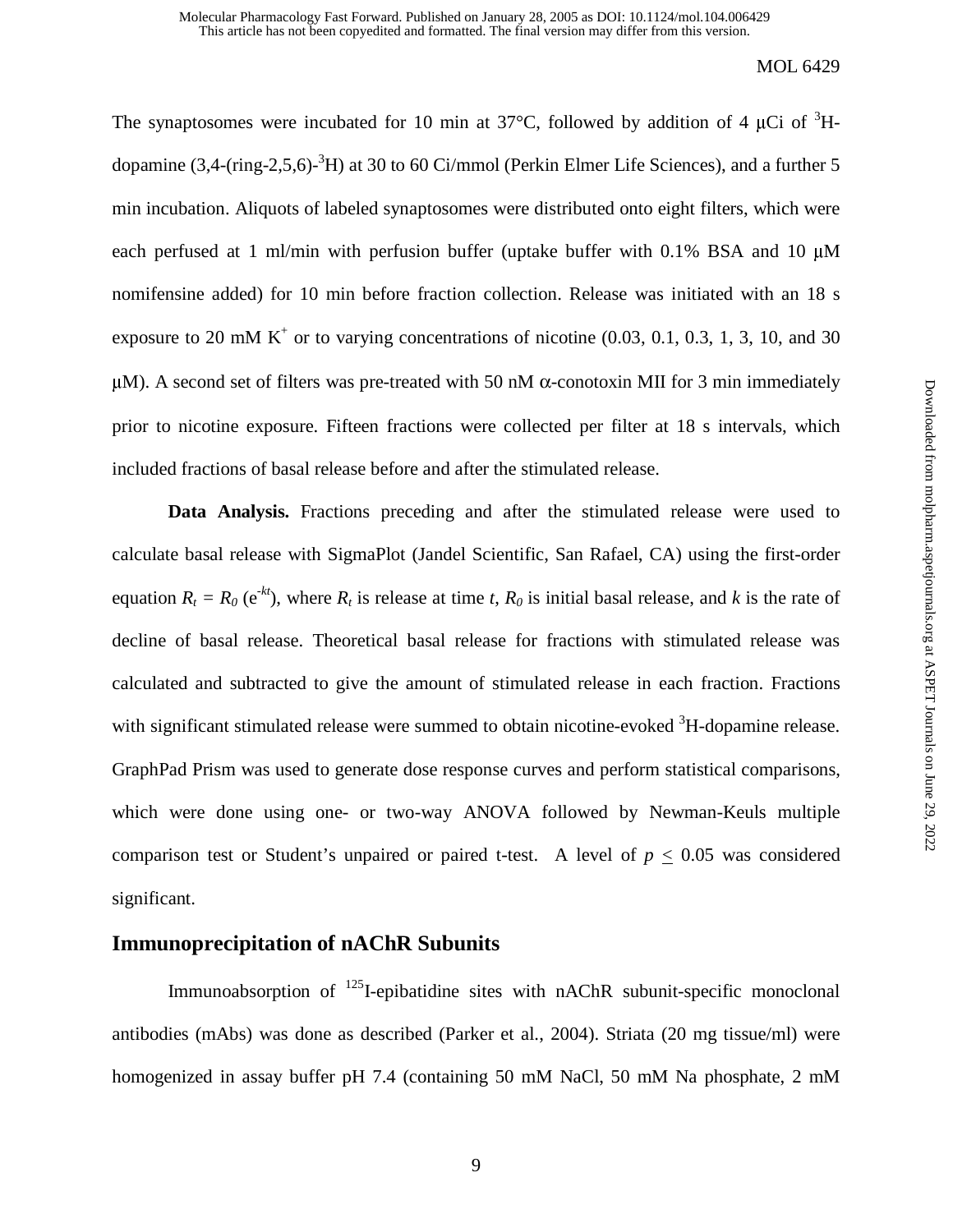EDTA, 2 mM EGTA, and 2 mM phenylmethanesulfonyl fluoride) and centrifuged for 12 min at 20,000*g.* Pellets were resuspended in assay buffer supplemented with 10 µg/ml each of leupeptin, pepstatin A, and aprotinin, and then solubilized at 2% Triton X-100 for 90 min on ice. This was followed by centrifugation for 15 min at  $20,000g$ . <sup>125</sup>I-Epibatidine (0.2 nM) was added to the supernatant and the mixture incubated at  $4^{\circ}$ C for 16-18 h. Rat mAbs (6 µg) against rat  $\alpha$ 4 (mAb 299) and β2 (mAb 295) subunits (from J.M.L) were added, as well as protein A/G agarose (Santa Cruz Biochemicals, Santa Cruz, CA), to each sample and the mixture rotated for 8 h at 4°C. The assays were terminated by dilution and sedimentation for 1 min at 1000*g* followed by three re-sedimentations in fresh assay buffer. Pellets were dispersed in buffer and the radioactivity measured by liquid scintillation counting. Nonspecific absorption was measured in the absence of the mAb.

The specificity of mAb 295 and mAb 299 for their target subunits ( $\beta$ 2 and  $\alpha$ 4, respectively) was tested using the corresponding subunit-null mutant mice. Brains from 6 wildtype mice and 3 each of  $\beta 2^{-1}$  and  $\alpha 4^{-1}$  genotypes were dissected into 14 regions on an ice-cold platform. MAb 295 and 299 immunoabsorption assays were then done as described above, except that reactions were terminated by centrifugation and collection of the supernatant before pellets were washed. Both the supernatant and pellet were then assayed for  $125$ I-epibatidine binding sites. Pellet <sup>125</sup>I-epibatidine binding determinations were performed as detailed above.  $125$ I-Epibatidine binding sites in the supernatant were first precipitated by addition of polyethylene glycol (average molecular mass 8000; PEG-8000) to a final concentration of 20%, then collected by filtration onto polyethyleneimine-soaked (0.5% w.v) Gelman GF/F filter paper (Gelman Sciences, Ann Arbor, MI) using a 48-well format Inotech filtration apparatus (Inotech, Rockville, MD). Non-specific binding was defined using 1 mM nicotine. Control (no mAb)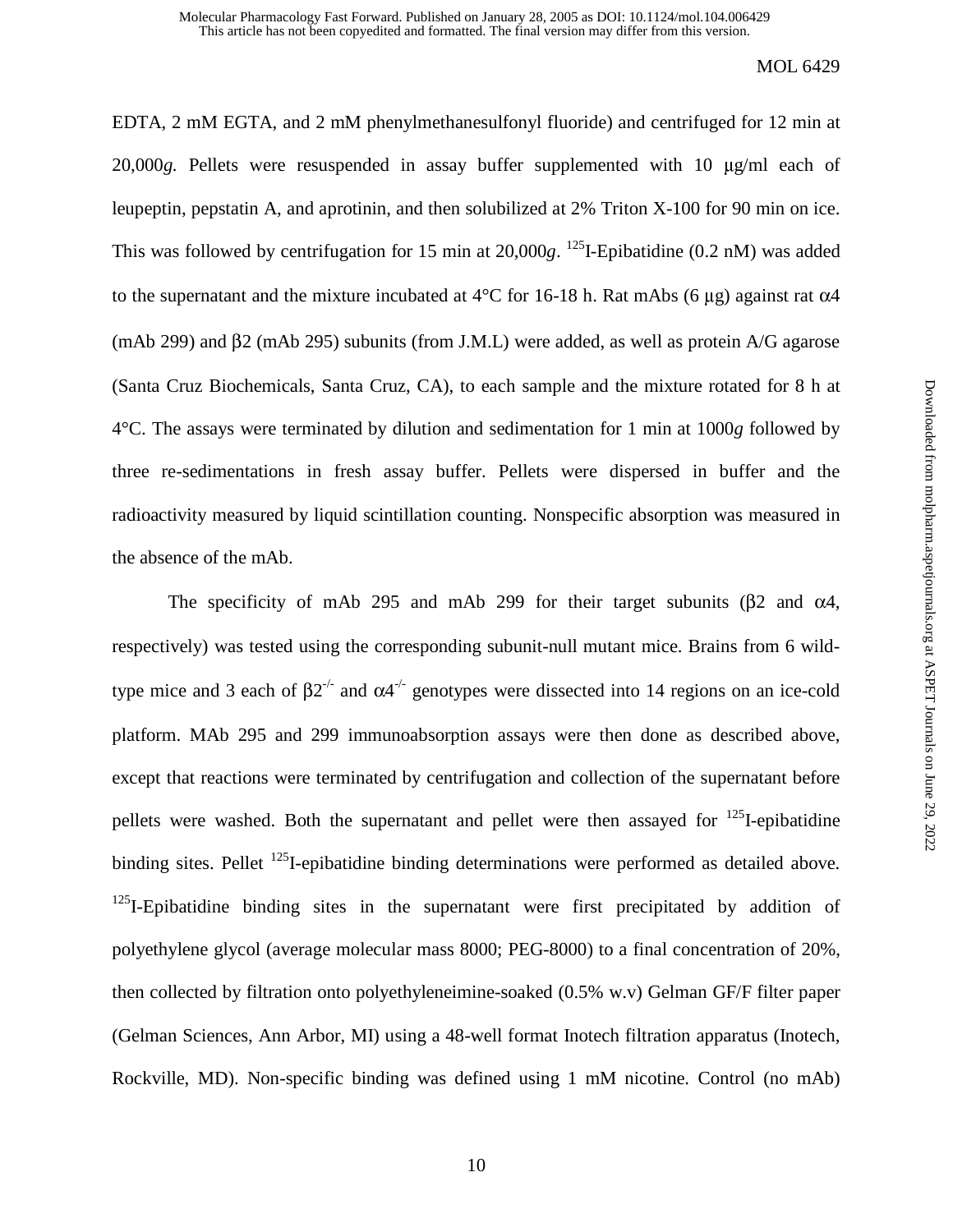conditions were tested in parallel for each sample and in all cases the sum of supernatant and pellet binding matched the supernatant binding in the control samples. No  $^{125}$ I-epibatidine binding was detected in any of the no-mAb control pellets.

**Protein Determination.** Protein was determined using the method of Lowry et al. (1951), with bovine serum albumin as standard.

Data Analysis. Radioactive counts were calculated by subtracting blank samples containing no mAb and normalizing to protein concentration. All values are expressed as the mean + S.E.M. of the indicated number of animals.

#### **Results**

**Plasma Cotinine Levels with Nicotine Administration in the Drinking Water**. Plasma levels of the nicotine metabolite cotinine were measured as an indirect marker of nicotine intake. Cotinine levels were assayed in blood taken from the orbital sinus 1 wk after the mice were on the maximal concentration of nicotine (300  $\mu$ g/ml) in the drinking water. Plasma levels were  $254 + 29$  ( $n = 11$ ) ng/ml cotinine (Table 1) similar to those previously obtained by others (Sparks and Pauly, 1999). Plasma cotinine levels were not detectable when nicotine was removed from the drinking water 18 h prior to blood collection from the trunk during sacrifice, indicating that nicotine is fully metabolized during that time period in mice. Nicotine administration did not affect body weight (Table 1).

**125I-**α**-Conotoxin MII Binding in the Striatum is Selectively Decreased in Nicotine-Treated Mice.** Fig. 1 depicts changes in nAChR binding in  $>8$  month-old mice after 300  $\mu$ g/ml nicotine treatment for 1, 2, 4, 5, and 6 wk. We observed a 30  $\pm$  7.2% (*n* = 11) reduction in <sup>125</sup>I- $\alpha$ -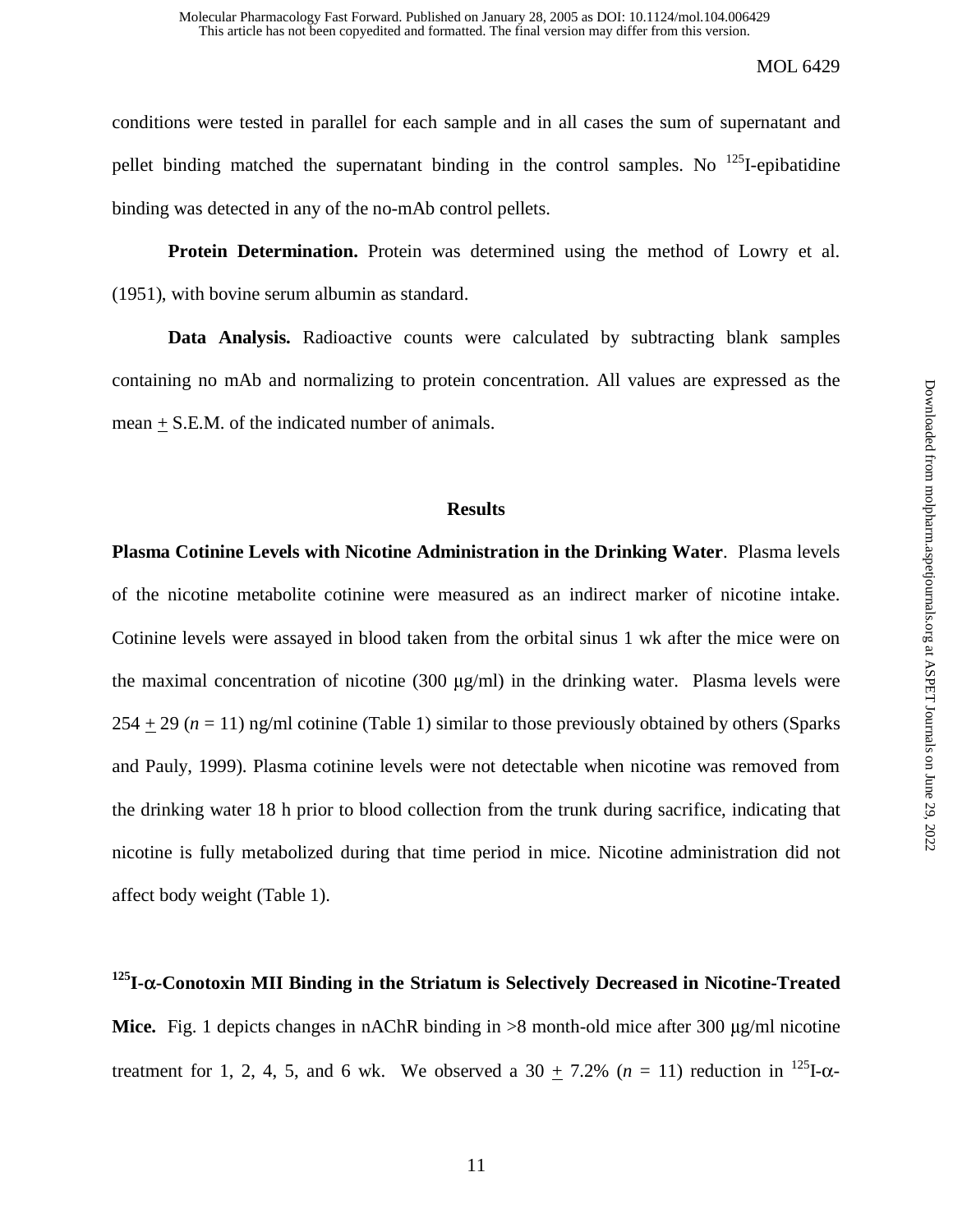conotoxin MII binding  $(\alpha 6^*)$  in the striatum with 1 to 6 wk nicotine treatment (Fig. 1A). To determine whether this decrease was due to a change in affinity  $(K_d)$  or maximal number  $(B_{max})$ of sites, saturation studies were done (Fig. 2). Saturation analyses done using striatal sections from four control and four nicotine-treated mice, respectively, yielded a significant decline ( $p <$ 0.01) in B<sub>max</sub> from 6.45 + 0.42 ( $n = 4$ ) to 3.77 + 0.49 ( $n = 4$ ), with no change in K<sub>d</sub> 1.25 + 0.29 ( $n = 0$ )  $= 4$ ) and  $1.47 \pm 0.52$  ( $n = 4$ ).

This contrasts with an increase in  $^{125}$ I-epibatidine (multiple subtypes) and  $^{125}$ I-A85380  $(β2*)$  binding in both the striatum and cortex of nicotine-treated mice (Figs. 1B, 1D). The increases in both  $^{125}$ I-epibatidine and  $^{125}$ I-A85380 binding sites tended to be smaller in striatum than cortex with nicotine treatment. For instance,  $^{125}$ I-A85380 binding in the cortex was maximally increased after two wk to  $147 + 5.2\%$  ( $n = 11$ ) of control whereas in the striatum it was increased to  $127 + 3.9\%$  ( $n = 11$ ) of control. It was also noted that the magnitude of the increases with nicotine treatment were generally larger for  $^{125}$ I-A85380 compared to  $^{125}$ Iepibatidine binding sites in both cortex and striatum. <sup>125</sup>I- $\alpha$ -Bungarotoxin binding ( $\alpha$ 7\*) was not significantly affected by nicotine administration in either the striatum or cortex (Figs. 1C, 1E).

**Age-Related Effect of Nicotinic Treatment in Younger Animals as Compared to Older Mice.** The experiments described above were done in >8 month old mice. To determine whether age may affect drug responses, the experiments were also done in 2-4 month-old mice using a similar treatment regimen, that is, 300  $\mu$ g/ml nicotine in the drinking water for 1, 2, 4, or 6 wk (Table 2). An increase was observed in  $^{125}$ I-epibatidine and  $^{125}$ I-A85380 binding in cortex and striatum with nicotine treatment at most time points. Again, a somewhat greater increase in binding was found for <sup>125</sup>I-A85380 than for <sup>125</sup>I-epibatidine binding in both the striatum and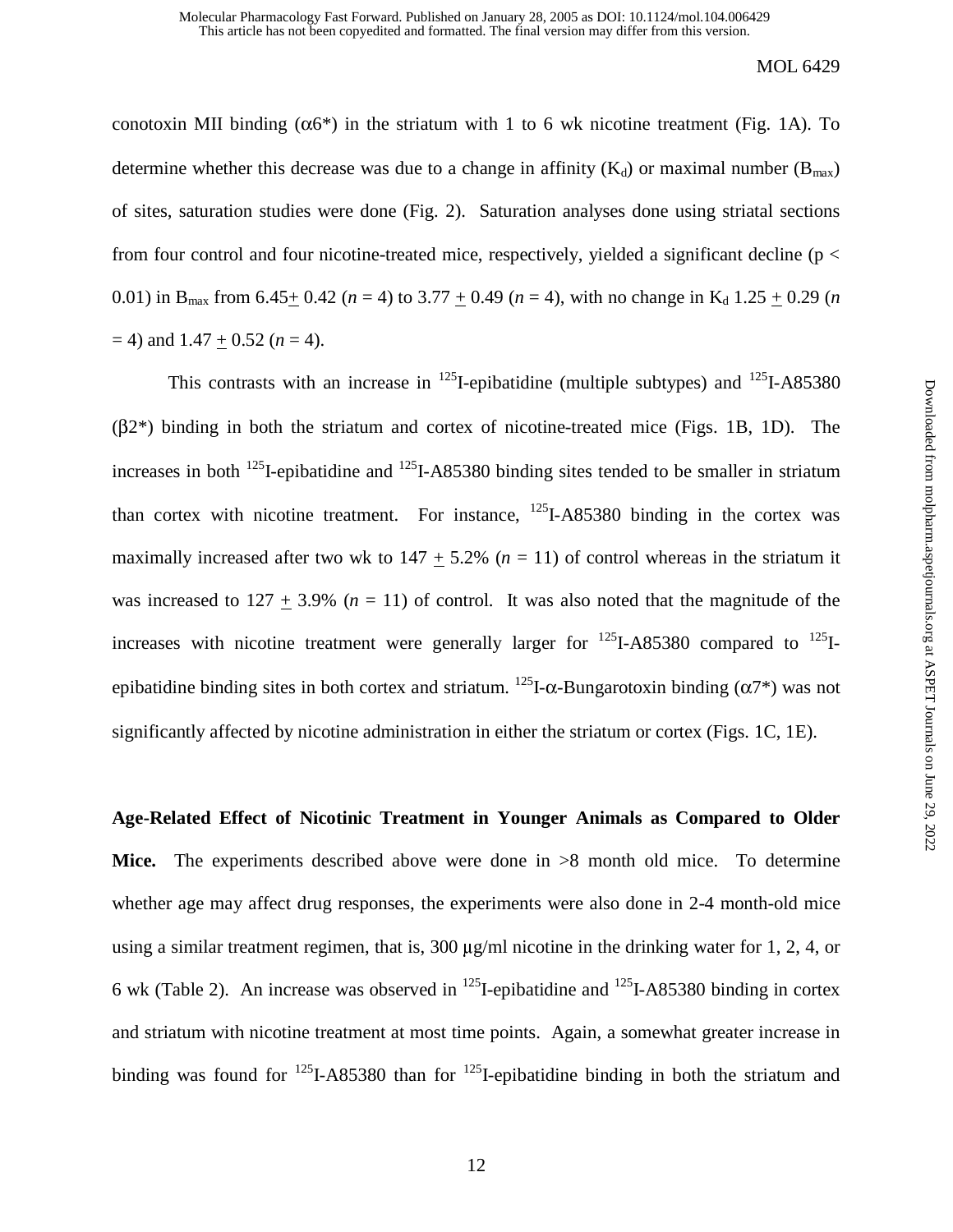cortex, as observed in the older mice. However, although there was a trend for a decrease in  $^{125}$ Iα-conotoxin MII binding in striatum in the younger mice, the differences were not statistically significant. <sup>125</sup>I- $\alpha$ -Bungarotoxin binding was unchanged in both brain areas in the younger animals after nicotine administration. Since we found more pronounced receptor changes in older mice, further studies were done using only older animals.

**Subunit-Selective Immunoprecipitation Demonstrates an Increase in** α**4\* and** β**2\* nAChRs After Nicotine Treatment.** As a complementary approach to the radioreceptor assays, immunoprecipitation experiments were also done to identify the striatal nAChR subtypes altered with nicotine treatment in older mice. These involved immunoabsorption of solubilized <sup>125</sup>Iepibatidine-bound receptors with mAbs against  $\beta$ 2 (mAb 295) and  $\alpha$ 4 (mAb 299).

 The specificity of mAbs 295 and 299 was tested using striatum and cortex, as well as other brain regions from wild-type and null-mutant mice (Fig. 3). In wildtype mice, both mAbs (6 µg per sample) immunoabsorbed the majority of  $^{125}$ I-epibatidine binding sites from the regions tested, except for the interpeduncular nucleus, medial habenula, and olfactory bulbs, where they immunoabsorbed ~50% of sites (Fig. 3A, 3B). This outcome confirms the dominant expression of  $\alpha$ 4 $\beta$ 2\* nAChRs in most regions, with other subtypes such as  $\alpha$ 3 $\beta$ 4\* expressed in the interpeduncular nucleus, medial habenula, and olfactory bulbs (Whiteaker et al., 2002). Twoway ANOVA demonstrated that both region  $(F(13,56) = 278, p < 0.001)$  and mAb  $(F(1,56) =$ 12.1,  $p < 0.002$ ) strongly influenced the amount of binding immunoabsorbed. There was also a strong interaction between the factors  $(F(13,56) = 5.194, p < 0.001)$ , indicating that in some regions mAb 295 and 299 immunoabsorbed different amounts of  $^{125}$ I-epibatidine binding sites. Subsequent t-tests in individual regions demonstrated that mAb 295 immunoprecipitation was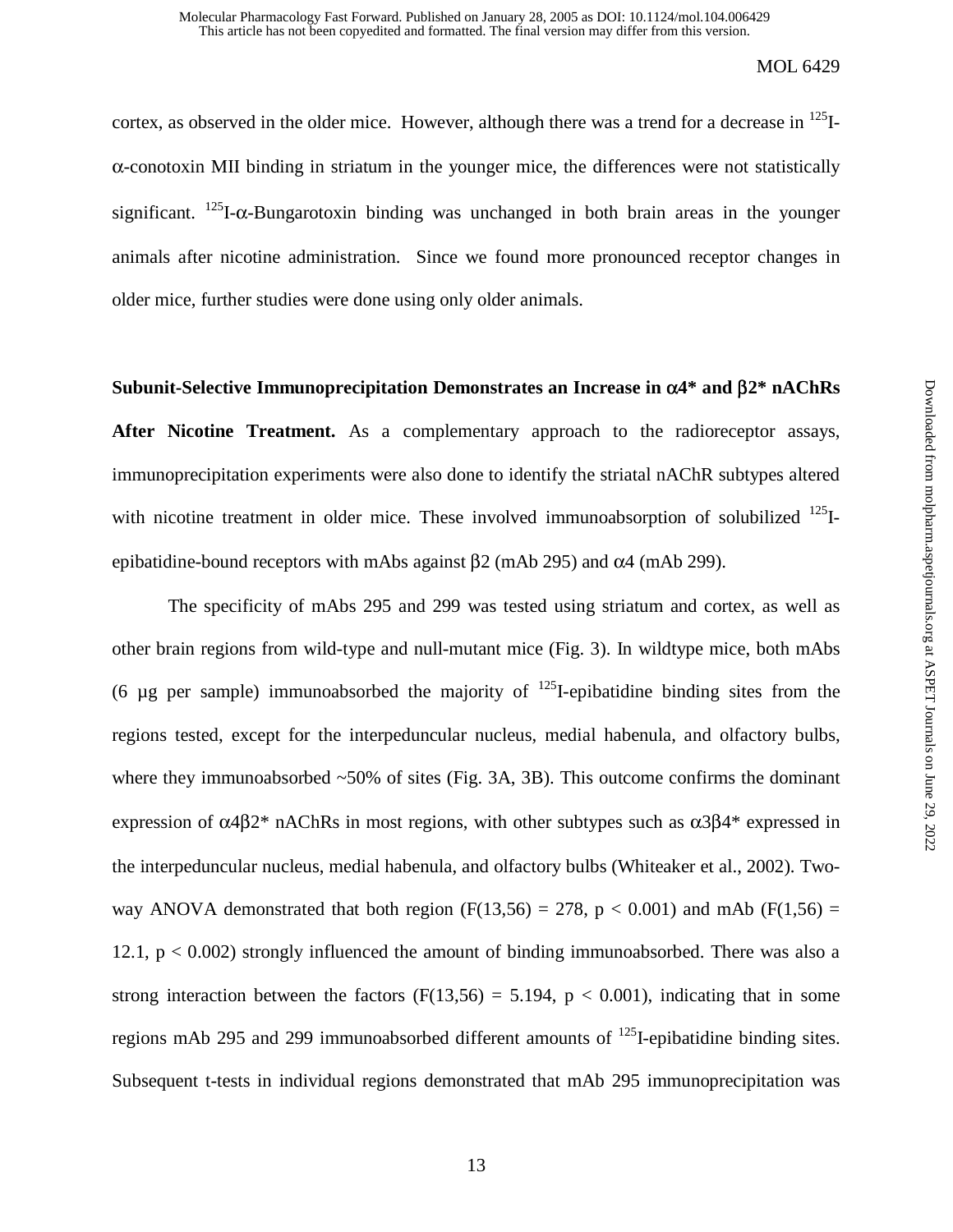more effective than that using mAb 299 in four regions (striatum ( $p = 0.002$ ); cerebellum ( $p =$ 0.050); superior colliculus ( $p = 0.015$ ); thalamus ( $p = 0.001$ ), while no significant differences were measured in other regions. Of these regions, only superior colliculus exhibited a large absolute difference in binding following immunoprecipitation (supernatant  $^{125}$ I-epibatidine binding after mAb 295 = 17.3  $\pm$  1.9 fmol/mg protein; after mAb 299 = 118  $\pm$  43 fmol/mg protein; difference  $= 101$  fmol mg/protein), the maximum difference seen in other regions being that in striatum (supernatant <sup>125</sup>I-epibatidine binding after mAb 295 =  $7.6 \pm 0.5$  fmol/mg protein; after mAb 299 = 14.1  $\pm$  1.5 fmol/mg protein; difference = 6.5 fmol/mg protein). These regions would appear to express populations of non-α4-containing β2\* nAChRs. In both superior colliculus and striatum, α-conotoxin MII-sensitive nAChRs would be likely candidates (Champtiaux et al., 2003; Champtiaux et al., 2002; Quik et al., 2001; Whiteaker et al., 2000; Zoli et al., 2002). In contrast to the extensive immunoprecipitation seen in wild-type preparations, neither mAb was able to immunoabsorb significant amounts of  $^{125}$ I-epibatidine binding sites from regions lacking expression of the target subunit (β2<sup>-/-</sup> regions for mAb 295;  $\alpha$ 4<sup>-/-</sup> regions for mAb 299). This demonstrates that both mAbs exhibit specificity for their target nAChR subunits. Experiments were also done with mAb 350, which interacts with  $\alpha$ 6<sup>\*</sup> nAChR in rat brain (Parker et al., 2004). However, no specific signal was obtained using mouse control brain tissue, most likely due to a lower level of  $\alpha 6^*$  nAChRs in this species (Parker et al., 2004).

Immunoprecipitation assays done using solubilized striatal membranes from control mice showed that maximal immunoabsorption occurred between 3 and 10 µg of each of the mAbs (data not shown), similar to previous results (Parker et al., 2004). Six µg of either mAb 295 or 299 was therefore used per sample. Studies were next done using solubilized striatal receptors prepared from mice receiving 300 µg/ml nicotine in the drinking water for 1.5 wk and the results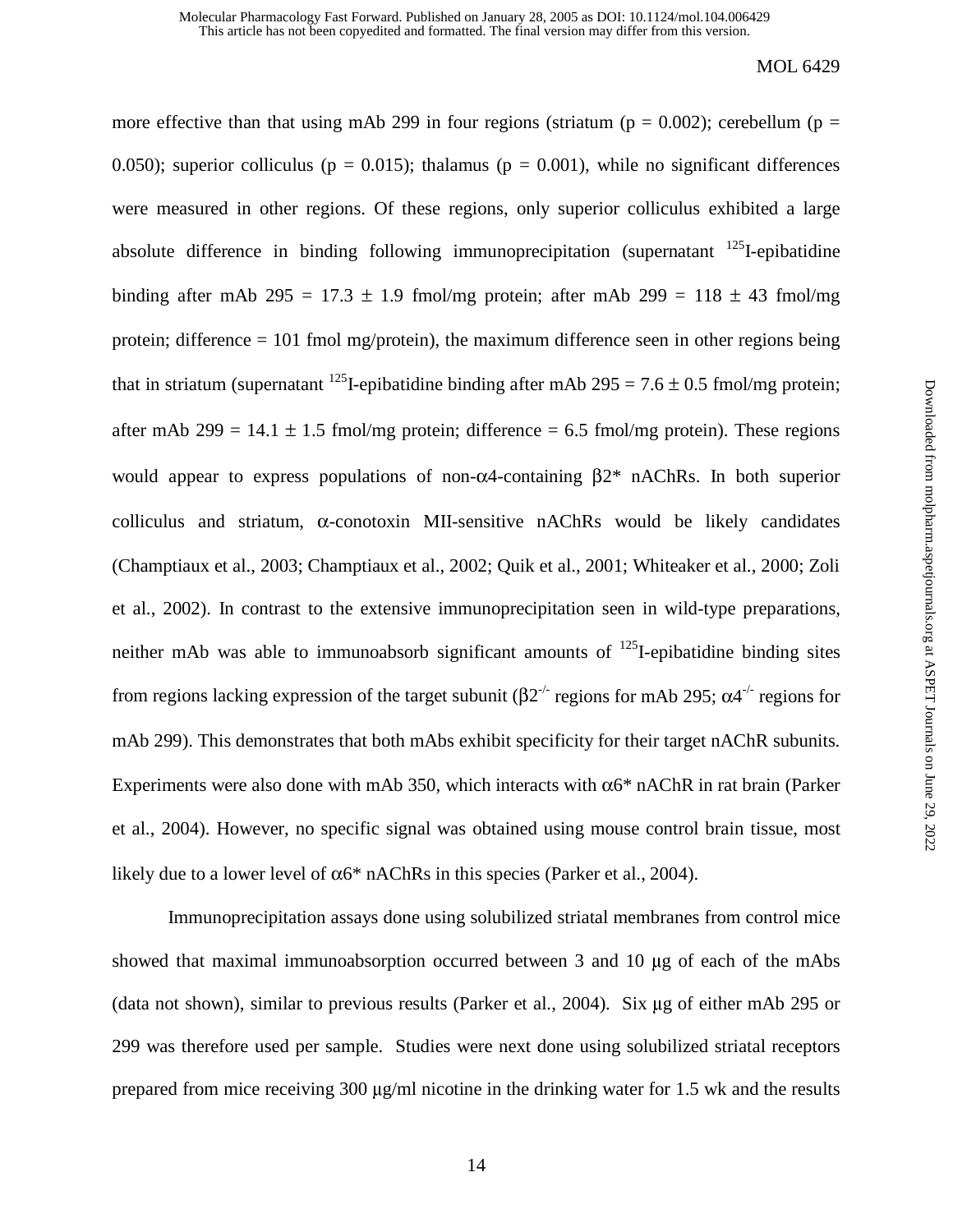compared to those with control animals (Table 3). Significant increases in immunoabsorption were observed with both mAb 295 ( $\beta$ 2\*) and mAb 299 ( $\alpha$ 4\*). These results demonstrate that changes in subunit-specific immunoprecipitation were consistent with the binding studies.

**Conotoxin MII-Sensitive But Not Resistant-Nicotine-Evoked <sup>3</sup> H-Dopamine Release in Striatum is Decreased by Chronic Nicotine Administration.** To ascertain if chronic nicotine treatment altered nAChR function, we measured nicotine-evoked <sup>3</sup>H-dopamine release from synaptosomes prepared from striatum of >8 month old mice. A dose response curve (Fig. 4A) shows that receptor-stimulated release was significantly lower in synaptosomes prepared from nicotine-treated mice as compared to control, with a decline in the  $V_{max}$  value from 11.75  $\pm$  0.8  $(n = 8)$  to 9.43  $\pm$  0.58  $(n = 9)$ , but similar EC<sub>50</sub> values (1.19  $\mu$ M in control mice versus 1.24  $\mu$ M in nicotine mice). This effect was selective with no change in potassium-evoked or basal release following nicotine-treatment (Fig. 4B). To determine the contribution of  $\alpha$ -conotoxin MIIsensitive and resistant nAChR subtypes, <sup>3</sup>H-dopamine release was measured in the absence and presence of 50 nM  $\alpha$ -conotoxin MII. The results in Fig. 4 (C, D) show there was a significant decrease in total <sup>3</sup>H-dopamine release (28.1  $\pm$  4.9%, *n* = 9) at a maximal (10<sup>-5</sup> M) but not submaximal ( $10^{-6}$  M) nicotine concentration, in agreement with the results of the dose response curve. Moreover, they indicate that the decline was due to a decrease in  $\alpha$ -conotoxin MIIsensitive (65.2  $\pm$  15.9%, *n* = 9) and not  $\alpha$ -conotoxin MII-resistant <sup>3</sup>H-dopamine release.

# **Discussion**

The present results are the first to show that chronic nicotine administration in the drinking water results in a reduction in  $^{125}I$ - $\alpha$ -conotoxin MII-sensitive nAChRs in mouse striatum. Moreover,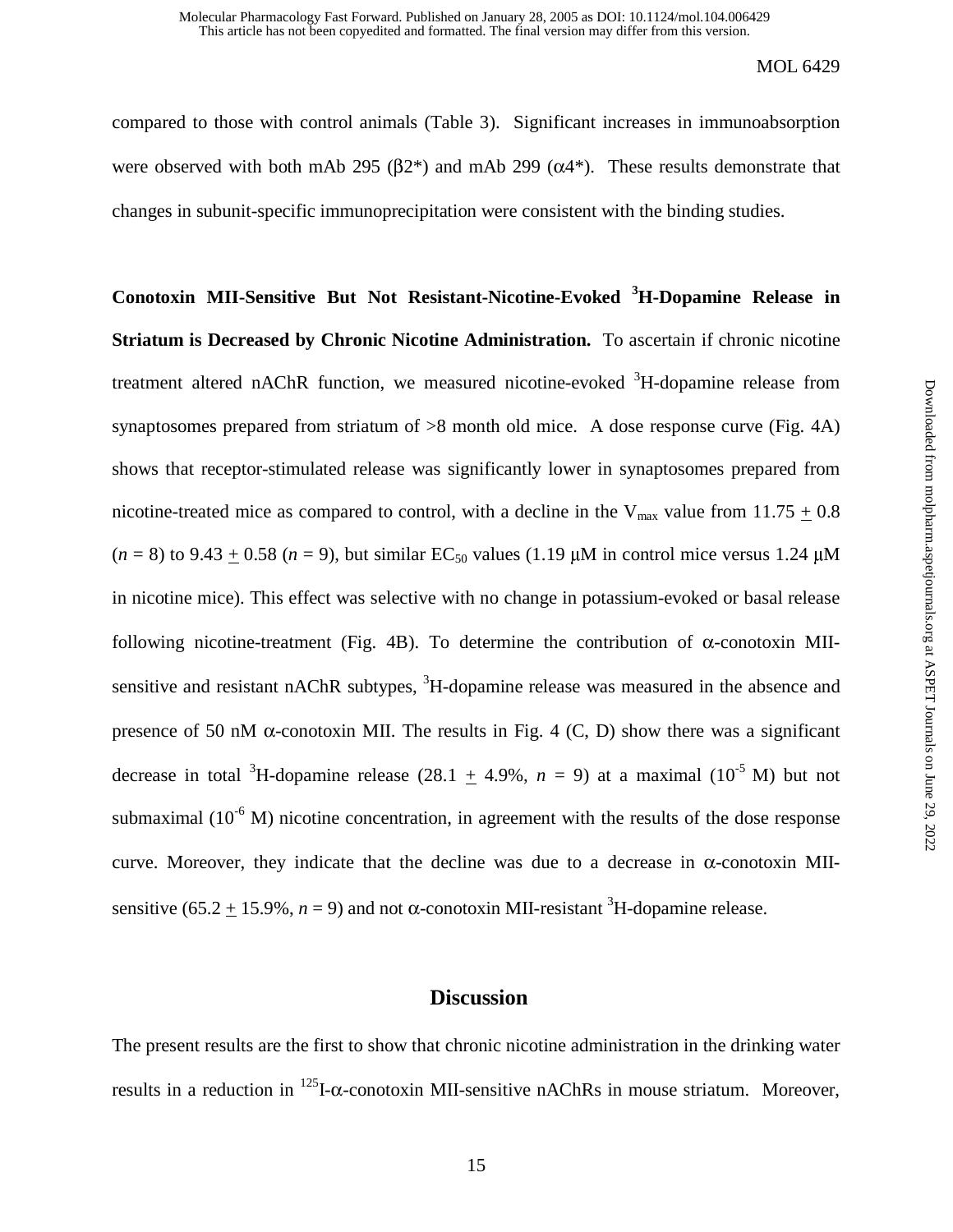this decline in binding is associated with a decrease in  $\alpha$ -conotoxin MII-sensitive nicotineevoked <sup>3</sup>H-dopamine release from striatal synaptosomes, suggesting that the receptor changes are of functional significance. Since studies using nAChR subunit null mutant mice show that striatal α-conotoxin MII-sensitive nAChR in mice express the α6 but not the α3 subunit (Champtiaux et al., 2003; Whiteaker et al., 2002), these data suggest that  $\alpha 6^*$  nAChR sites and function are decreased in nicotine-treated mice.

The declines in striatal nAChRs with chronic nicotine exposure were selective for  $^{125}I$ - $\alpha$ conotoxin MII binding sites. There was no change in striatal  $\alpha$ 7 receptors, and an increase in <sup>125</sup>I-epibatidine and <sup>125</sup>I-A85380 binding sites, in agreement with previous studies (Nguyen et al., 2003; Parker et al., 2004; Pauly et al., 1991). One point of note is that the nicotine-induced increases in striatal  $^{125}$ I-epibatidine binding sites were generally smaller than those in cortex consistent with earlier reports (Nguyen et al., 2003). The present results provide a possible explanation for this finding. Binding of  $^{125}$ -epibatidine represents an interaction with multiple nAChR subtypes ( $α2$ <sup>\*</sup> to  $α6$ <sup>\*</sup>). In striatum, this would consist of  $α$ -conotoxin MII-sensitive and α-conotoxin MII-resistant sites with the former decreased or not changed (present data) but the latter enhanced, as previously demonstrated using <sup>3</sup>H-nicotine or <sup>3</sup>H-cytisine binding (Collins et al., 1994; Marks et al., 1992; Pauly et al., 1991; Pauly et al., 1996). These combined changes would result in a smaller increase in overall striatal <sup>125</sup>I-epibatidine binding. In contrast, in cortex  $^{125}$ I-epibatidine binds only to  $\alpha$ -conotoxin MII-resistant sites, which are enhanced with nicotine treatment (Collins et al., 1994; Marks et al., 1992; Pauly et al., 1991; Pauly et al., 1996), yielding a comparatively larger increase in <sup>125</sup>I-epibatidine sites. A similar explanation would extend to the results with <sup>125</sup>I-A85380 which labels multiple  $\beta$ 2\* nAChR populations (Mukhin et al., 2000).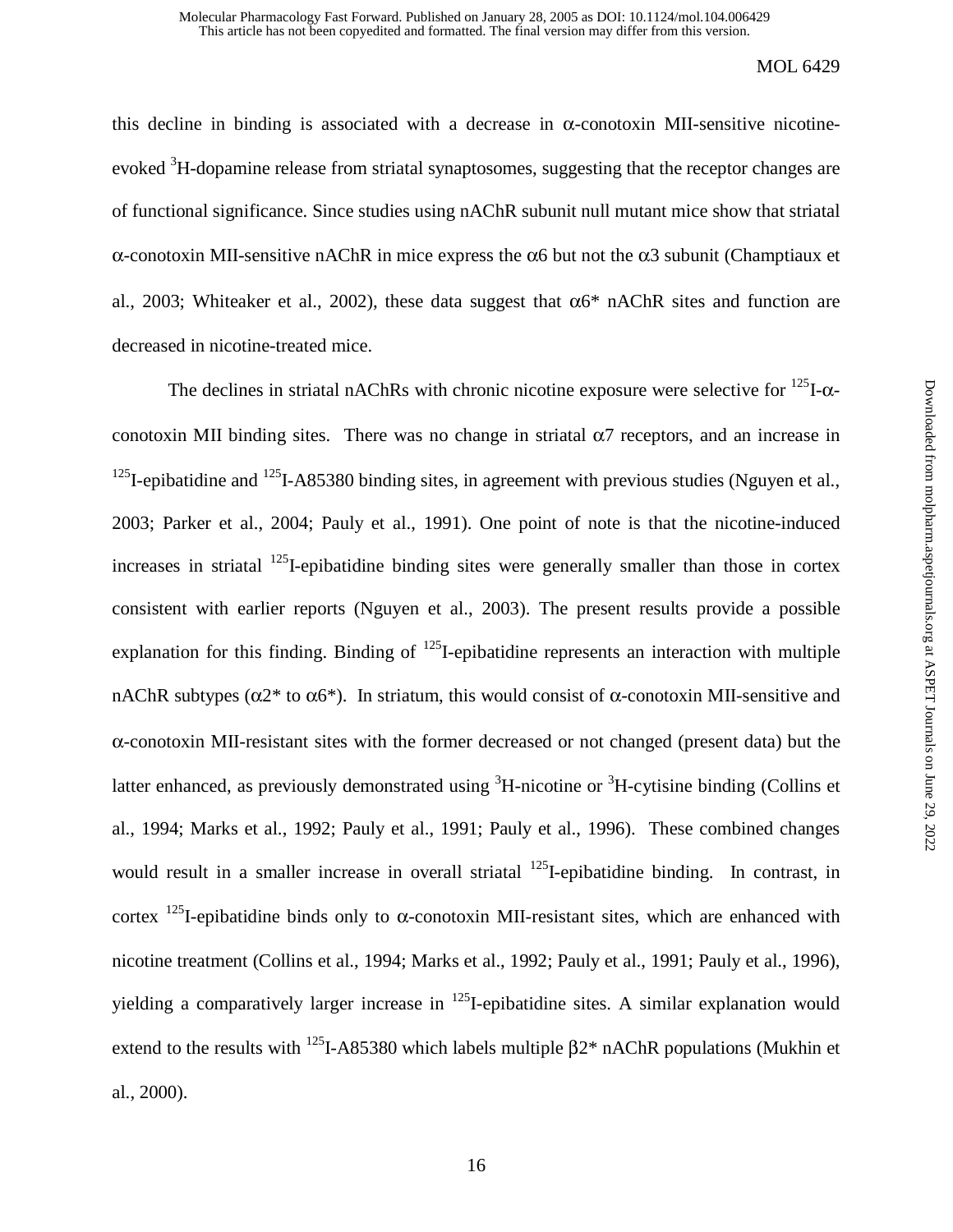Previous work had shown that nicotine administration led to a decrease in nAChRmediated <sup>3</sup>H-dopamine release from striatal synaptosomes (Marks et al., 1993), despite an increase in high affinity <sup>3</sup>H-nicotine binding sites ( $\alpha$ 4 $\beta$ 2\* nAChRs) under the same conditions (Marks et al., 1992; Pauly et al., 1996). These combined findings had led to the hypothesis that the decline in nAChR-mediated activity in striatum was due to receptor (presumably  $\alpha$ 4 $\beta$ 2<sup>\*</sup>) desensitization in response to chronic agonist exposure. Since the present saturation studies clearly show that nicotine treatment results in a decrease in the maximal number of  $\alpha$ -conotoxin MII sites, the decline in function is most likely due to a reduction in  $\alpha 6^*$  nAChRs. Thus, the apparent dissociation between nAChR binding and functional activity in striatum may be related to opposing changes in multiple receptor subtypes.

The observation that  $\alpha$ -conotoxin MII-sensitive receptors are decreased in response to chronic nicotine stimulation whereas other nAChRs, such as  $\alpha$ 4 $\beta$ 2<sup>\*</sup>, increase after the same treatment may suggest that different mechanisms regulate expression of the various nAChR subtypes. Marks and coworkers have suggested that upregulation of  $\alpha$ 4 $\beta$ 2\* subtypes by nicotine may be due to the establishment of an equilibrium between  $\alpha$ 4 $\beta$ 2\* receptor number and function to maintain an overall balance between these two parameters with chronic treatment (Marks et al., 2004). This contrasts with  $\alpha$ 7 nAChRs that appear relatively resistant to regulation by nicotine (Collins et al., 1994; Pauly et al., 1991; Pauly et al., 1996), as well as α3\* nAChRs that are unchanged in both the central and peripheral nervous system (Davila-Garcia et al., 2003; Nguyen et al., 2003; Nguyen et al., 2004). α6\* nAChRs may be regulated by yet another mechanism involving self-regulation of receptor levels by endogenous ligand similar to that for catecholamine receptors which are down-regulated after chronic agonist exposure (Creese and Sibley, 1981; Overstreet and Yamamura, 1979; Wonnacott, 1990).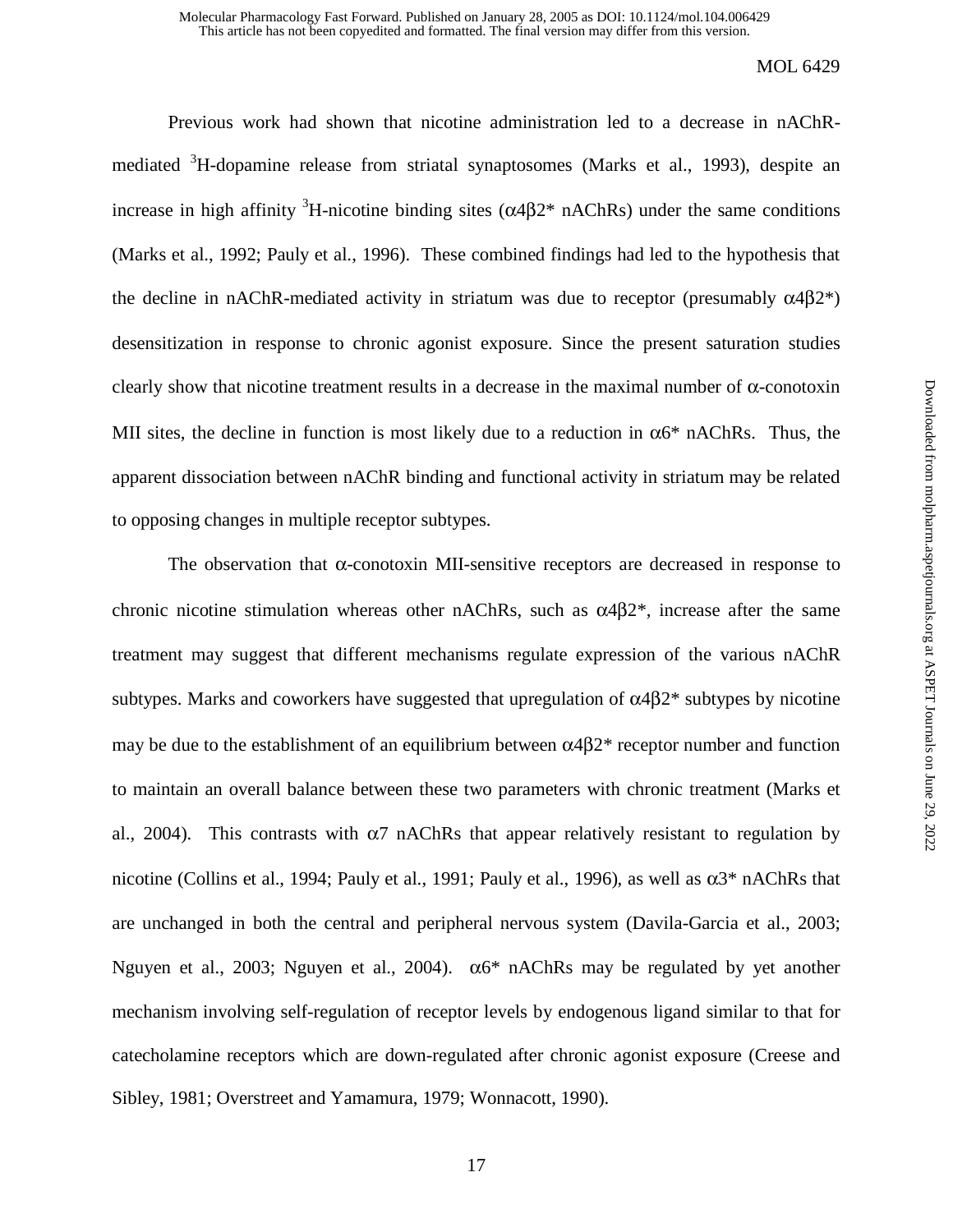As an alternate approach to investigate changes in nAChR subtypes with nicotine treatment, studies were done using the anti-nAChR subunit mAbs 295 and 299. Since specificity of the mAbs used for immunoprecipitation is critical, we first showed that mAbs 295 (β2 directed) and mAb 299 (α4-directed) did not immunoabsorb residual nAChR binding sites in the corresponding knockout mice. The results show that there was an increase in sites that immunoabsorb to  $α$ 4 and  $β$ 2 directed-mAbs, consistent with the observed increase in <sup>125</sup>Iepibatidine and  $^{125}$ I-A85380 binding.

In the present study we observed a decline in  $^{125}I$ - $\alpha$ -conotoxin MII binding sites with chronic nicotine treatment, while other reports observed an increase or no change in  $\alpha$ 3\* and/or α6\* nAChRs with nicotine administration (Nguyen et al., 2003; Parker et al., 2004). This difference may relate to route of administration, although Salminen and coworkers also observed a decrease in  $^{125}I$ - $\alpha$ -conotoxin MII binding in mice administered nicotine via chronic jugular infusion (Salminen et al., 2004b). Other important variables that have the potential to modulate drug-induced receptor expression include species (mice versus rats), method of determination of α-conotoxin binding sites and age. In fact, in the present study we show significant declines in α6\* nAChRs only in older but not younger mice, although there was a trend for a decrease in the latter group. The age of the rats in the other studies appeared more similar to our young group of mice (Nguyen et al., 2003; Parker et al., 2004). This point is of relevance to studies that attempt to model human disease states since these generally occur in aged individuals. This includes neurodegenerative disorders such as Parkinson's and Alzheimer's disease that are characterized by deficits in the cholinergic system.

In summary, the present report shows that  $\alpha$ 6<sup>\*</sup> nAChR sites in striatum are selectively decreased with nicotine administration in older mice. This treatment also resulted in a reduction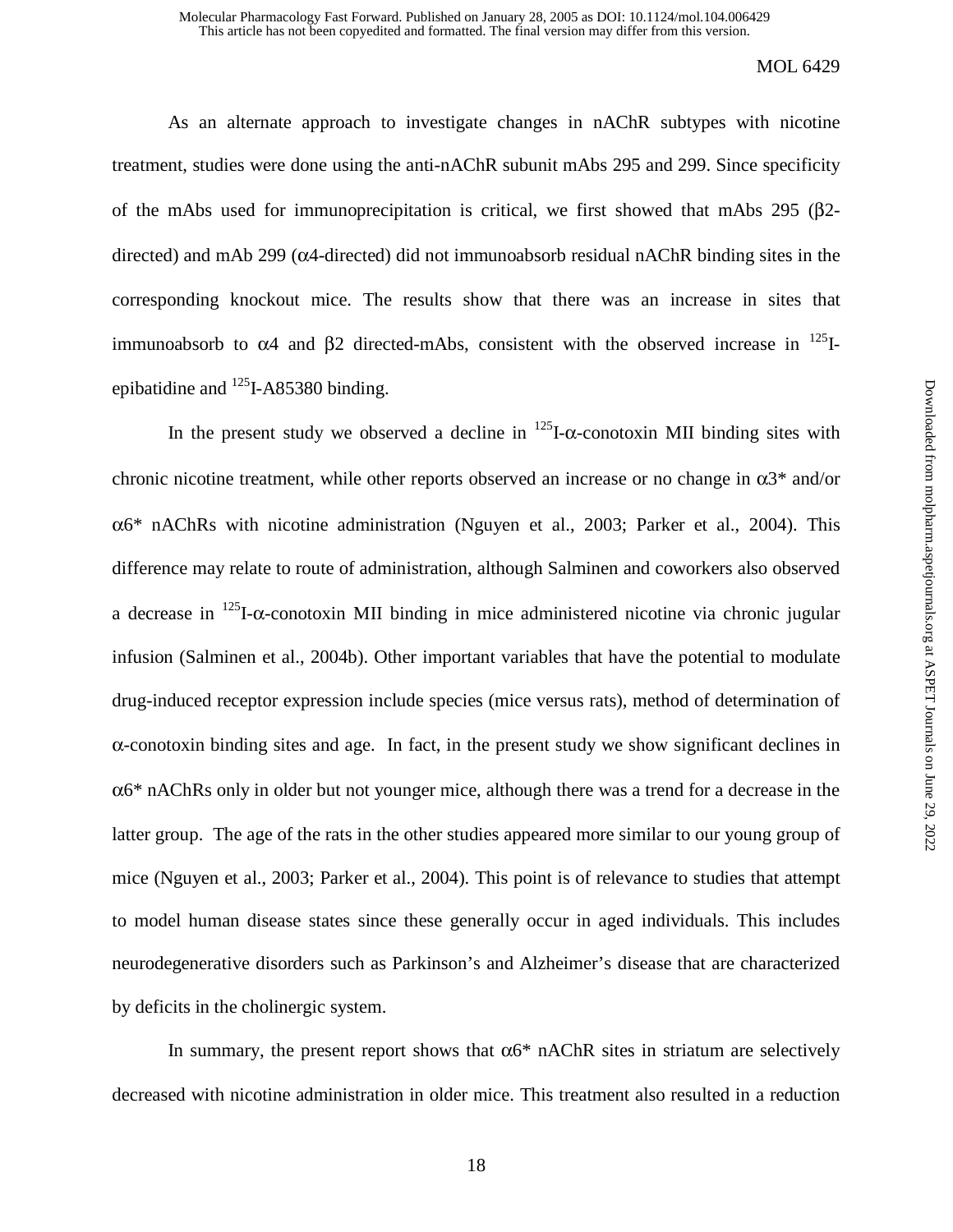in nAChR-mediated  ${}^{3}H$ -dopamine release that appeared to be due primarily to a decline in function mediated through  $\alpha$ -conotoxin MII-sensitive sites. These data suggest that the  $\alpha 6^*$ nAChRs are important in the regulation of striatal dopamine release, particularly with chronic nicotine treatment which results in a reduction in both receptor sites and function. Knowledge of the changes in nAChRs after chronic nicotine treatment is critical for the development of subtype-selective therapies in Parkinson's disease and other neurological disorders with cholinergic deficits.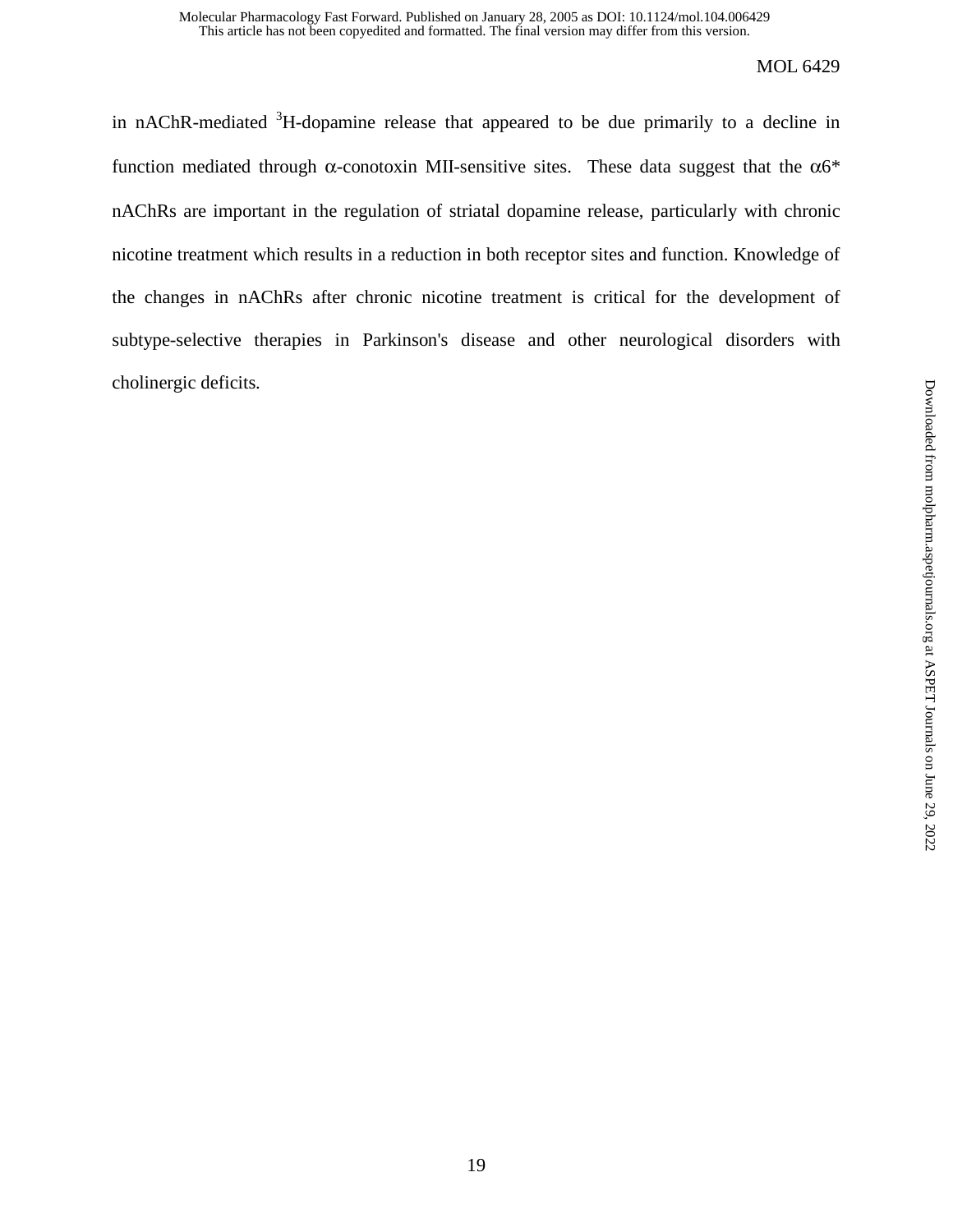This work was supported by the California Tobacco Related Disease Research Program grant 11RT-216, and NIH grants NS42091 and NS47162 (MQ); NIH grant NS1323 and a Philip Morris External Research Program grant (JML); NIH grant MH53631 (JMM); and NIH grant DA12242 (MJM, PW), and Colorado Tobacco Research Program grant 3I-030 (PW).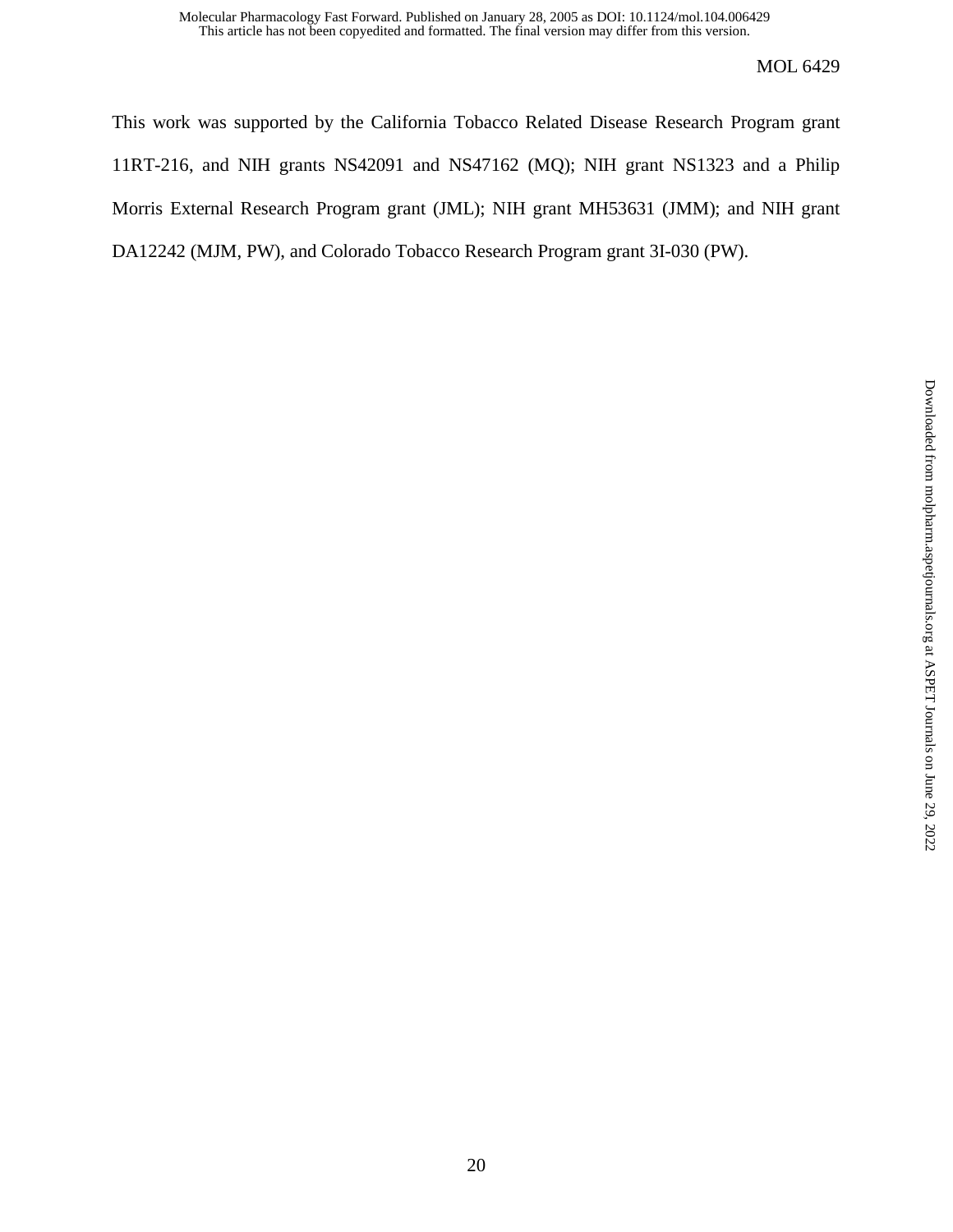### **References**

- Buisson B and Bertrand D (2002) Nicotine addiction: the possible role of functional upregulation. *Trends Pharmacol Sci* **23**:130-6.
- Champtiaux N, Gotti C, Cordero-Erausquin M, David DJ, Przybylski C, Lena C, Clementi F, Moretti M, Rossi FM, Le Novere N, McIntosh JM, Gardier AM and Changeux JP (2003) Subunit composition of functional nicotinic receptors in dopaminergic neurons investigated with knock-out mice. *J Neurosci* **23**:7820-9.
- Champtiaux N, Han ZY, Bessis A, Rossi FM, Zoli M, Marubio L, McIntosh JM and Changeux JP (2002) Distribution and pharmacology of α6-containing nicotinic acetylcholine receptors analyzed with mutant mice. *J Neurosci* **22**:1208-17.
- Collins AC, Luo Y, Selvaag S and Marks MJ (1994) Sensitivity to nicotine and brain nicotinic receptors are altered by chronic nicotine and mecamylamine infusion. *J Pharmacol Exp Ther* **271**:125-33.
- Creese I and Sibley DR (1981) Receptor adaptations to centrally acting drugs. *Annu Rev Pharmacol Toxicol* **21**:357-91.
- Cui C, Booker TK, Allen RS, Grady SR, Whiteaker P, Marks MJ, Salminen O, Tritto T, Butt CM, Allen WR, Stitzel JA, McIntosh JM, Boulter J, Collins AC and Heinemann SF (2003) The β3 nicotinic receptor subunit: a component of α-conotoxin MII-binding nicotinic acetylcholine receptors that modulate dopamine release and related behaviors. *J Neurosci* **23**:11045-53.
- Dani JA (2001) Overview of nicotinic receptors and their roles in the central nervous system. *Biol Psychiatry* **49**:166-74.
- Davila-Garcia MI, Musachio JL and Kellar KJ (2003) Chronic nicotine administration does not increase nicotinic receptors labeled by  $\int_{0}^{125}$  [lepibatidine in adrenal gland, superior cervical ganglia, pineal or retina. *J Neurochem* **85**:1237-46.
- Flores CM, Rogers SW, Pabreza LA, Wolfe BB and Kellar KJ (1992) A subtype of nicotinic cholinergic receptor in rat brain is composed of  $\alpha$ 4 and  $\beta$ 2 subunits and is up-regulated by chronic nicotine treatment. *Mol Pharmacol* **41**:31-7.
- Flores CM, Davila-Garcia MI, Ulrich YM and Kellar KJ (1997) Differential regulation of neuronal nicotinic receptor binding sites following chronic nicotine administration. *J Neurochem* **69**:2216-9.
- Franklin KBJ and Paxinos G (1997) *The mouse brain in stereotaxic coordinates*. Academic Press, San Diego.
- Gentry CL and Lukas RJ (2002) Regulation of nicotinic acetylcholine receptor numbers and function by chronic nicotine exposure. *Curr Drug Targets CNS Neurol Disord* **1**:359-85.
- Grady SR, Meinerz NM, Cao J, Reynolds AM, Picciotto MR, Changeux JP, McIntosh JM, Marks MJ and Collins AC (2001) Nicotinic agonists stimulate acetylcholine release from mouse interpeduncular nucleus: a function mediated by a different nAChR than dopamine release from striatum. *J Neurochem* **76**:258-68.
- Lowry OH, Rosebrough NJ, Farr AL and Randall RJ (1951) Protein measurement with the Folin phenol reagent. *J Biol Chem* **193**:265-75.
- Marks MJ, Grady SR and Collins AC (1993) Downregulation of nicotinic receptor function after chronic nicotine infusion. *J Pharmacol Exp Ther* **266**:1268-76.
- Marks MJ, Pauly JR, Gross SD, Deneris ES, Hermans-Borgmeyer I, Heinemann SF and Collins AC (1992) Nicotine binding and nicotinic receptor subunit RNA after chronic nicotine treatment. *J Neurosci* **12**:2765-84.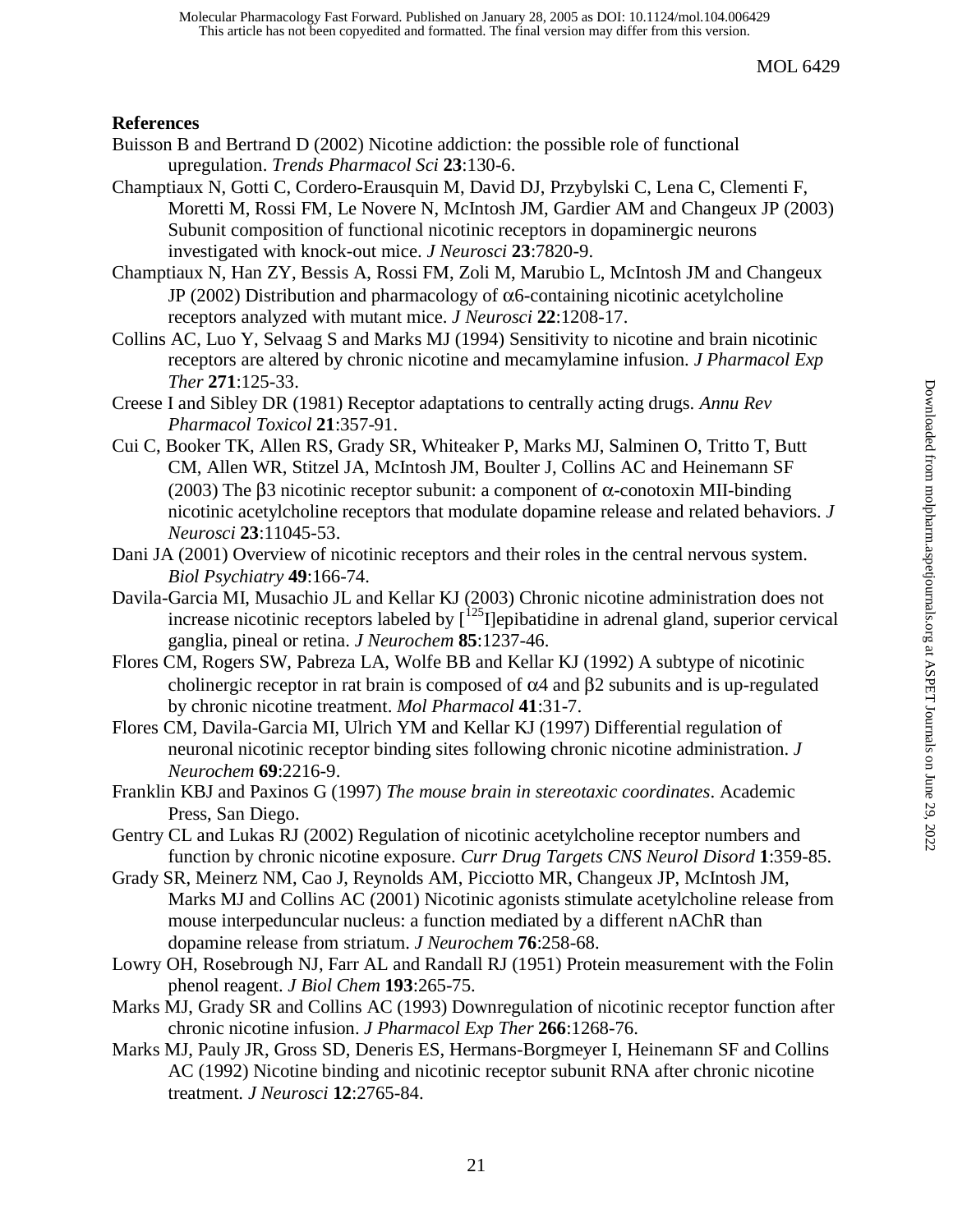- Marks MJ, Rowell PP, Cao JZ, Grady SR, McCallum SE and Collins AC (2004) Subsets of acetylcholine-stimulated 86Rb+ efflux and  $\int^{125}$  []-epibatidine binding sites in C57BL/6 mouse brain are differentially affected by chronic nicotine treatment. *Neuropharmacology* **46**:1141-57.
- McIntosh JM, Azam L, Staheli S, Dowell C, Lindstrom JM, Kuryatov A, Garrett JE, Marks MJ and Whiteaker P (2004) Analogs of  $\alpha$ -conotoxin MII are selective for  $\alpha$ 6-containing nicotinic acetylcholine receptors. *Mol Pharmacol* **65**:944-52.
- McIntosh JM, Santos AD and Olivera BM (1999) Conus peptides targeted to specific nicotinic acetylcholine receptor subtypes. *Annu Rev Biochem* **68**:59-88.
- Mukhin AG, Gundisch D, Horti AG, Koren AO, Tamagnan G, Kimes AS, Chambers J, Vaupel DB, King SL, Picciotto MR, Innis RB and London ED (2000) 5-Iodo-A-85380, an α4β2 subtype-selective ligand for nicotinic acetylcholine receptors. *Mol Pharmacol* **57**:642-9.
- Nguyen HN, Rasmussen BA and Perry DC (2003) Subtype-selective up-regulation by chronic nicotine of high-affinity nicotinic receptors in rat brain demonstrated by receptor autoradiography. *J Pharmacol Exp Ther* **307**:1090-7.
- Nguyen HN, Rasmussen BA and Perry DC (2004) Binding and functional activity of nicotinic cholinergic receptors in selected rat brain regions are increased following long-term but not short-term nicotine treatment. *J Neurochem* **90**:40-9.
- Overstreet DH and Yamamura HI (1979) Receptor alterations and drug tolerance. *Life Sci* **25**:1865-77.
- Parker SL, Fu Y, McAllen K, Luo J, McIntosh JM, Lindstrom JM and Sharp BM (2004) Upregulation of brain nicotinic acetylcholine receptors in the rat during long-term selfadministration of nicotine: disproportionate increase of the α6 subunit. *Mol Pharmacol* **65**:611-22.
- Paterson D and Nordberg A (2000) Neuronal nicotinic receptors in the human brain. *Prog Neurobiol* **61**:75-111.
- Pauly JR, Marks MJ, Gross SD and Collins AC (1991) An autoradiographic analysis of cholinergic receptors in mouse brain after chronic nicotine treatment. *J Pharmacol Exp Ther* **258**:1127-36.
- Pauly JR, Marks MJ, Robinson SF, van de Kamp JL and Collins AC (1996) Chronic nicotine and mecamylamine treatment increase brain nicotinic receptor binding without changing α4 or β2 mRNA levels. *J Pharmacol Exp Ther* **278**:361-9.
- Quik M and Kulak JM (2002) Nicotine and nicotinic receptors; relevance to Parkinson's disease. *Neurotoxicology* **23**:581-94.
- Quik M, Polonskaya Y, Kulak JM and McIntosh JM (2001) Vulnerability of 125I-α-conotoxin MII binding sites to nigrostriatal damage in monkey. *J Neurosci* **21**:5494-500.
- Quik M, Sum JD, Whiteaker P, McCallum SE, Marks MJ, Musachio J, McIntosh JM, Collins AC and Grady SR (2003) Differential declines in striatal nicotinic receptor subtype function after nigrostriatal damage in mice. *Mol Pharmacol* **63**:1169-79.
- Rogers SW, Gahring LC, Collins AC and Marks M (1998) Age-related changes in neuronal nicotinic acetylcholine receptor subunit  $α4$  expression are modified by long-term nicotine administration. *J Neurosci* **18**:4825-32.
- Ryan RE, Ross SA, Drago J and Loiacono RE (2001) Dose-related neuroprotective effects of chronic nicotine in 6-hydroxydopamine treated rats, and loss of neuroprotection in α4 nicotinic receptor subunit knockout mice. *Br J Pharmacol* **132**:1650-6.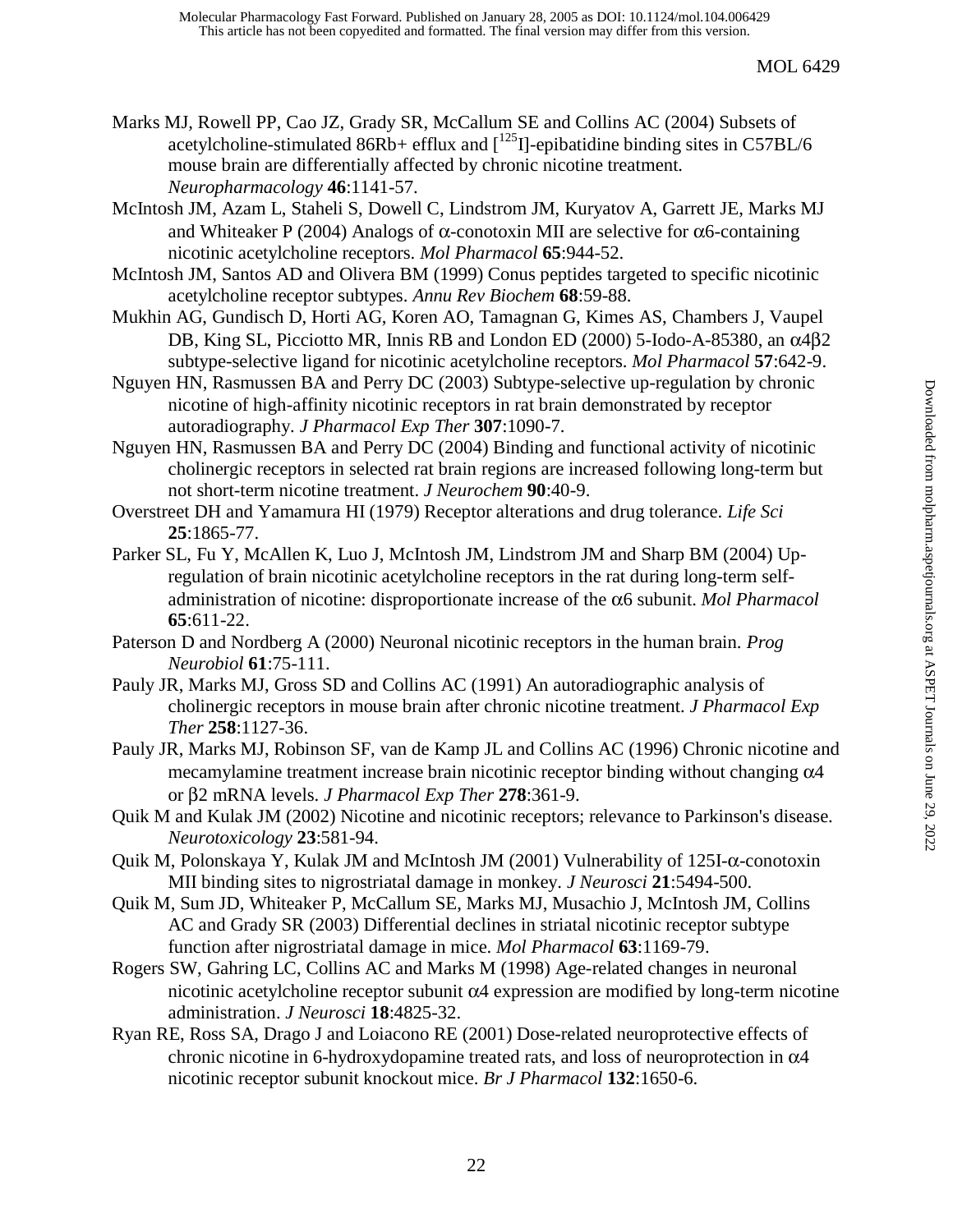- Salminen O, Murphy KL, McIntosh JM, Drago J, Marks MJ, Collins AC and Grady SR (2004a) Subunit composition and pharmacology of two classes of striatal presynaptic nicotinic acetylcholine receptors mediating dopamine release in mice. *Mol Pharmacol* **65**:1526-35.
- Salminen O, Grady SR, Collins AC, McIntosh JM, Marks MJ (2004b) Chronic nicotine infusion downregulates α-conotoxin MII sensitive nicotinic acetylcholine receptors in C57bl/6 mice. Program No. 48.21. *Abstract Viewer/Itinerary Planner.* Washington, DC: Society for Neuroscience, Online.
- Sparks JA and Pauly JR (1999) Effects of continuous oral nicotine administration on brain nicotinic receptors and responsiveness to nicotine in C57Bl/6 mice. *Psychopharmacology (Berl)* **141**:145-53.
- Whiteaker P, McIntosh JM, Luo S, Collins AC and Marks MJ (2000) <sup>125</sup>I- $\alpha$ -conotoxin MII identifies a novel nicotinic acetylcholine receptor population in mouse brain. *Mol Pharmacol* **57**:913-25.
- Whiteaker P, Peterson CG, Xu W, McIntosh JM, Paylor R, Beaudet AL, Collins AC and Marks MJ (2002) Involvement of the α3 subunit in central nicotinic binding populations. *J Neurosci* **22**:2522-9.
- Wonnacott S (1990) The paradox of nicotinic acetylcholine receptor upregulation by nicotine. *Trends Pharmacol Sci* **11**:216-9.

Wonnacott S (1997) Presynaptic nicotinic ACh receptors. *Trends Neurosci* **20**:92-8.

Zoli M, Moretti M, Zanardi A, McIntosh JM, Clementi F and Gotti C (2002) Identification of the nicotinic receptor subtypes expressed on dopaminergic terminals in the rat striatum. *J Neurosci* **22**:8785-9.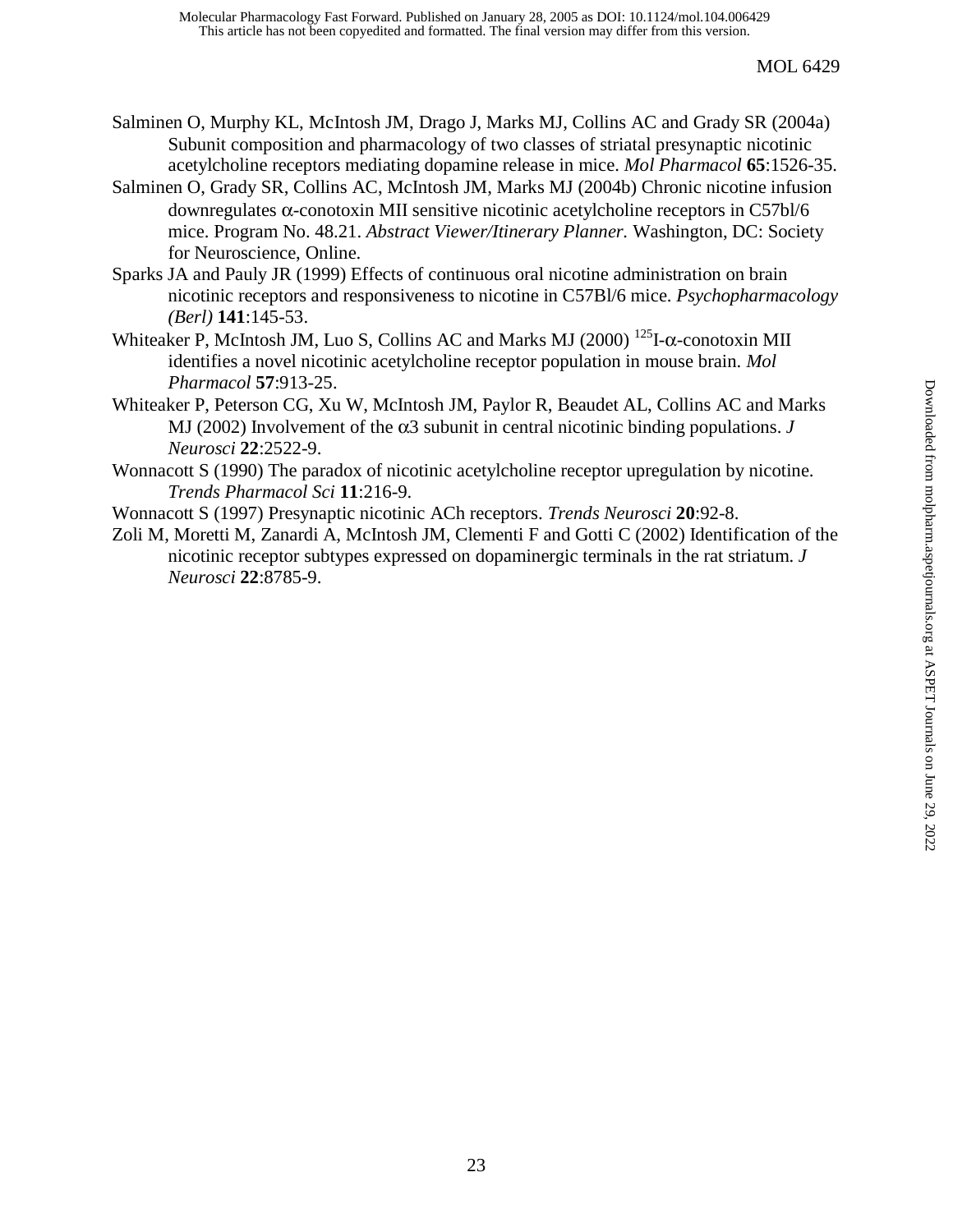### **Figure Legends**

**Fig. 1.** Differential changes in nAChRs with nicotine treatment in older mice. Nicotine (300  $\mu$ g/ml) was administered in the drinking water to mice (>8 month) for 1 to 6 wk. <sup>125</sup>I- $\alpha$ conotoxin MII (CtxMII) binding in the striatum (A) was significantly decreased after 1 wk of chronic nicotine administration. In contrast, in cortex and striatum, <sup>125</sup>I-epibatidine and <sup>125</sup>I-A85380 binding (B, D) were both elevated with nicotine treatment, while  $^{125}I-\alpha$ -bungarotoxin ( $\alpha$ -Bgt) binding (C, E) remained unchanged. Control binding for striatum was: 3.18  $\pm$  0.18 fmol/mg (<sup>125</sup>I-epibatidine), 7.89 + 0.71 fmol/mg (<sup>125</sup>I-A85380), 1.02 + 0.04 fmol/mg (<sup>125</sup>I- $\alpha$ -Conotoxin MII), and  $6.46 + 0.19$  fmol/mg (<sup>125</sup>I- $\alpha$ -bungarotoxin); and for cortex was 2.66 + 0.18 fmol/mg (<sup>125</sup>I-epibatidine),  $4.33 \pm 0.32$  fmol/mg (<sup>125</sup>I-A85380), and  $6.72 \pm 0.20$  fmol/mg (<sup>125</sup>I- $\alpha$ bungarotoxin). Four or more animals were used for each time point, that is, at 1, 2, 4, 5 and 6 wk. This time course was then repeated with an additional 5 or more animals per group. The data represent the combined results of both these experiments, with each point representing the mean  $\pm$  S.E.M. of 9-22 animals per group. Significance of difference from control, \* *p* < 0.05, \*\* *p* < 0.01, \*\*\*  $p < 0.001$ .

**Fig. 2.** Saturation analyses and Scatchard plot (inset) of  $^{125}I-\alpha$ -conotoxin MII ( $^{125}I-\alpha$ -CtxMII) binding to striatum from control and nicotine-treated mice. Mice (>8 month) were given saccharin or nicotine in the drinking water (300 µg/ml) for 2 weeks. Each value represents the mean  $\pm$  SEM of 8-9 determinations at each concentration of  $^{125}$ I- $\alpha$ -conotoxin MII. Saturation analyses yielded a  $B_{\text{max}}$  of 6.04 and 3.25 fmol/mg tissue, and  $K_d$  of 1.45 and 1.51 nM, for control and nicotine-treated mice, respectively.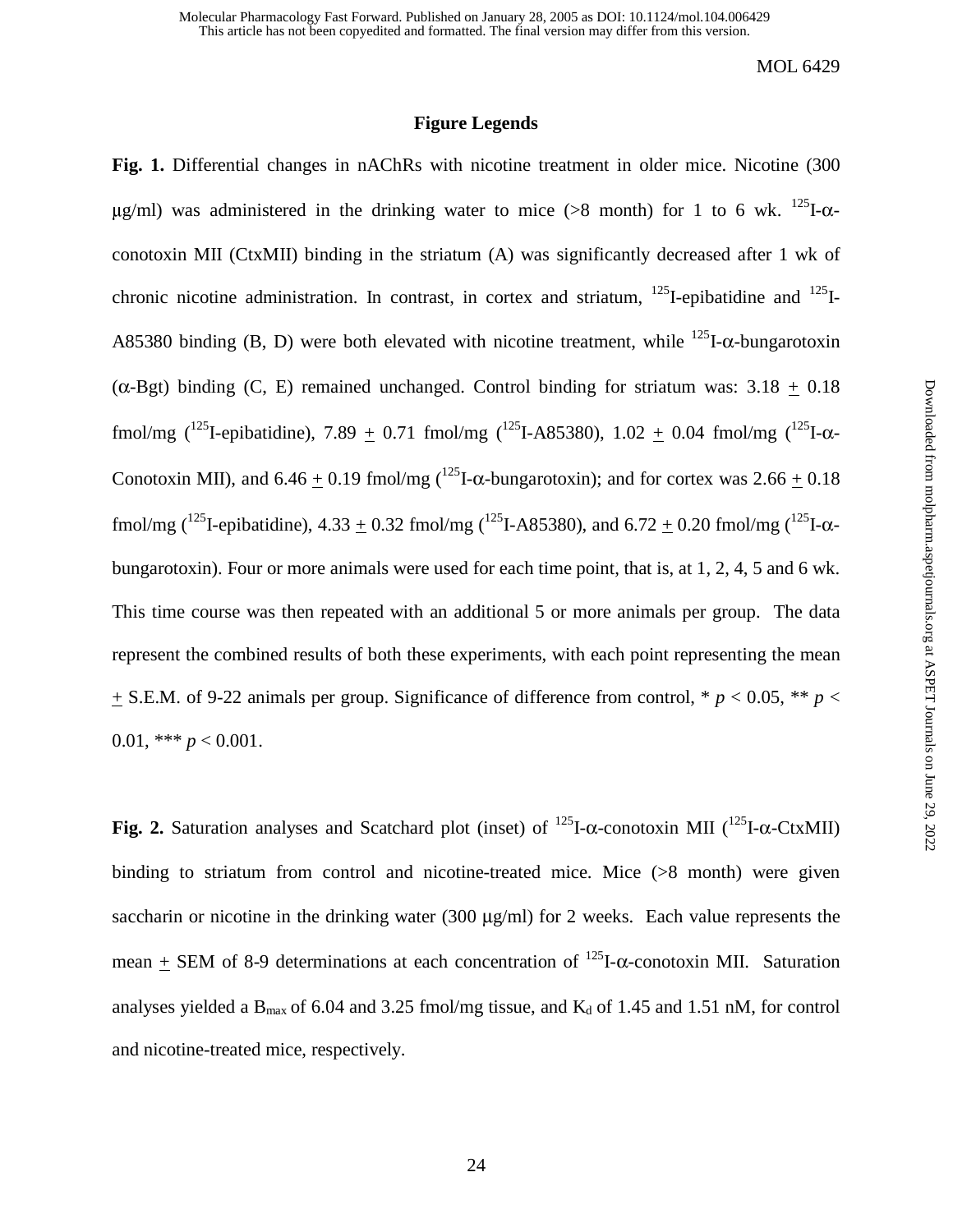**Fig. 3.** Specificity of mAb 295 for β2\* and mAb 299 for α4\* nAChRs in immunoabsorption assays. Panels A and B show the effects of immunoabsorption of  $^{125}$ I-epibatidine binding to solubilized nAChRs by mAbs 295 and 299, respectively, in wild-type mice. Both mAbs removed the majority of  $^{125}$ I-epibatidine binding sites from each region tested, with the exception of IPN, MH and OB. Panels C and D show that mAbs 295 and 299 do not immunoabsorb the residual <sup>125</sup>I-epibatidine binding sites expressed in regions from  $\beta 2^{-/-}$  and  $\alpha 4^{-/-}$  null mutant mice, indicating that the mAbs do not interact with nAChR subunits other than  $\beta$ 2 and  $\alpha$ 4, respectively. CX, cortex; ST, striatum; CB, cerebellum; HB, hindbrain; HP, hippocampus; HT, hypothalamus; IC, inferior colliculus; IPN, interpeduncular nucleus; MB, midbrain; MH, medial habenula; OB, olfactory bulb; OT, olfactory tubercle; SC, superior colliculus; TH, thalamus. Each bar represents the mean  $+$  S.E.M. of 3 animals.

Fig. 4. Nicotine-evoked <sup>3</sup>H-dopamine release from striatal synaptosomes with chronic nicotine administration. Mice received nicotine (300  $\mu$ g/ml) in the drinking water for 2 wk. Striatal synaptosomes were prepared as described in Methods. A dose response curve for total  ${}^{3}H$ dopamine release (A) showed there was a significant decrease in the  $V_{\text{max}}$  values in nicotinetreated mice, with no change in the  $EC_{50}$  values (1.68  $\pm$  0.48 µM and 1.55  $\pm$  0.35 µM for control and nicotine animals, respectively). Nicotine treatment did not significantly affect potassiumevoked or baseline  ${}^{3}H$ -dopamine release (B). Analyses of  $\alpha$ -conotoxin MII (50 nM)-resistant and  $\alpha$ -conotoxin MII-sensitive nicotine-stimulated  ${}^{3}H$ -dopamine release (C, D) showed that the decline in nicotine-evoked  $3H$ -dopamine release was due to a loss of the  $\alpha$ -conotoxin MII nAChR response. Significance of difference from controls,  $p < 0.05$ ,  $p \leq 0.001$ .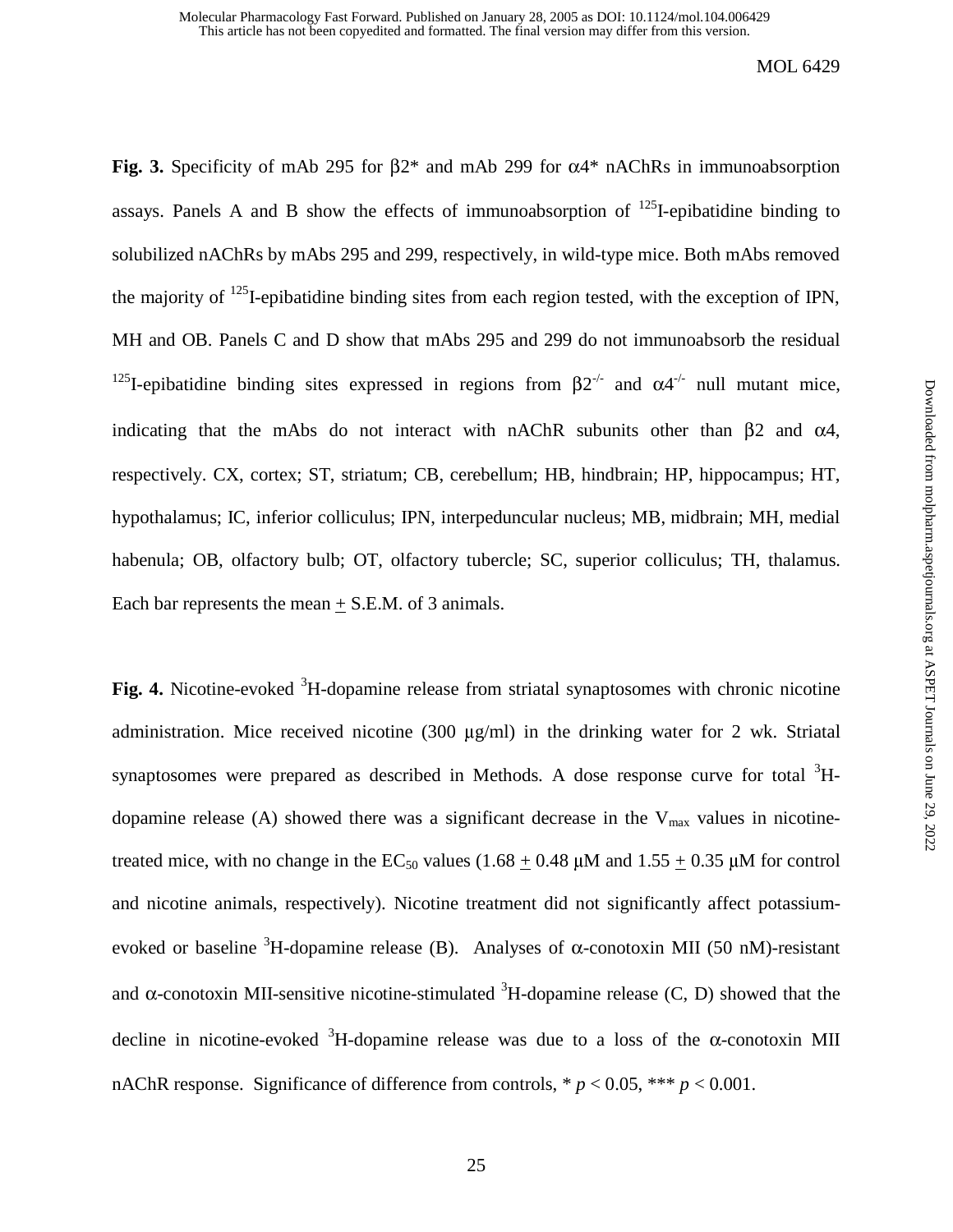# TABLE 1

Plasma cotinine levels in nicotine-treated mice

Mice ( $>8$  month) were given 300 µg/ml nicotine in the drinking water. Blood was collected via the orbital sinus 1 wk after treatment with 300 µg/ml nicotine or from the trunk during sacrifice. Plasma levels of cotinine, the primary metabolite of nicotine, were significantly increased in mice treated with nicotine. Plasma cotinine levels were not detectable in mice when treatment was stopped 18 h prior to blood collection. Values expressed as mean  $\pm$  S.E.M. for the indicated number of animals.

| <b>Treatment</b>   | # Mice | Weight $(g)$ | Time off nicotine Cotinine levels<br>(h) | (ng/ml)     |
|--------------------|--------|--------------|------------------------------------------|-------------|
| Saccharin          | 12     | $35.7 + 0.6$ | $\overline{\phantom{0}}$                 | <10         |
| Saccharin+Nicotine | 11     | $32.6 + 0.5$ |                                          | $254 + 29*$ |
| Saccharin+Nicotine | 18     | $35.6 + 0.3$ | 18                                       | <10         |

Significance of difference from saccharin,  $* p < 0.001$ .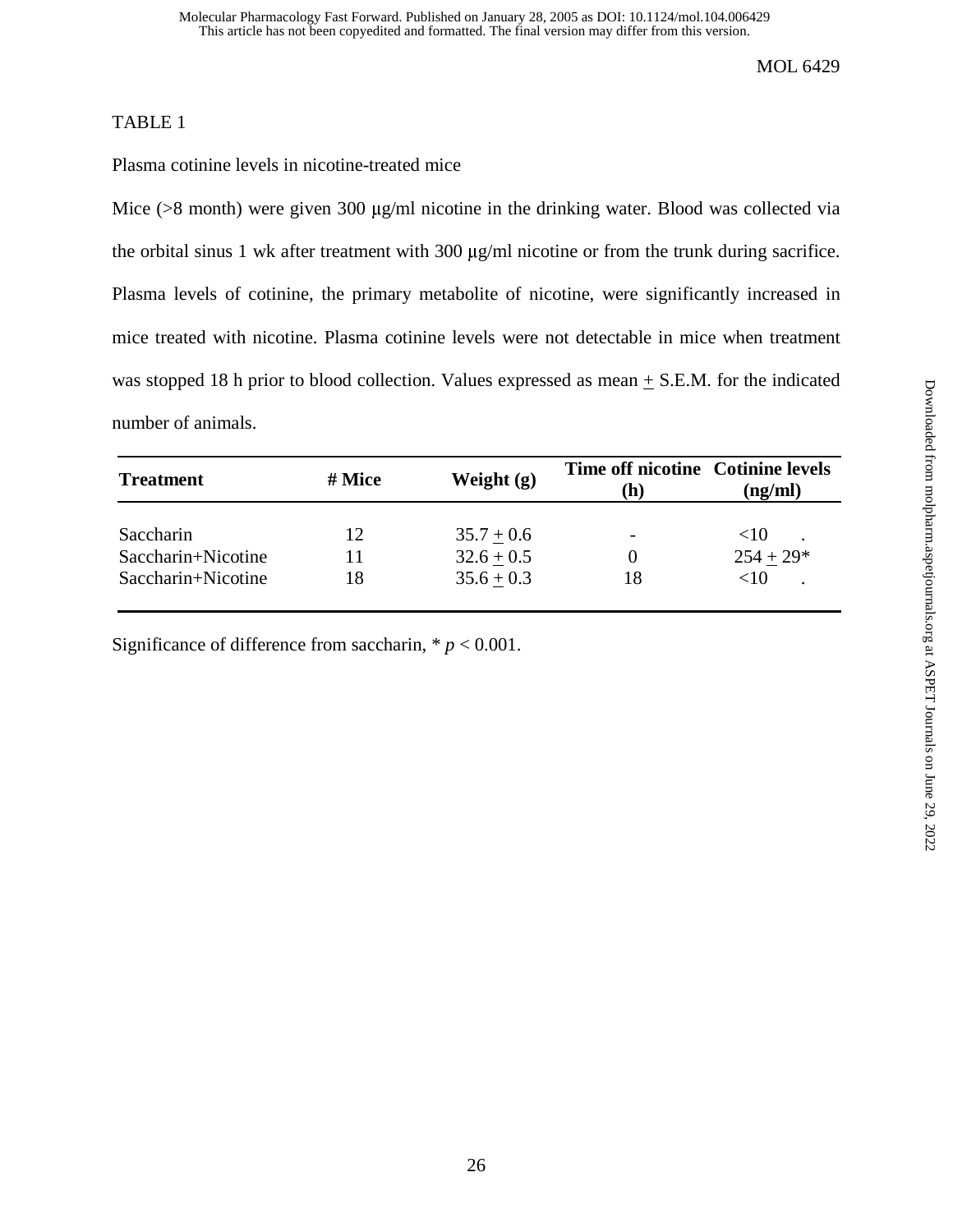## TABLE 2

Effect of nicotine administration on nAChRs in striatum and cortex of young mice

Mice (2-4 month) received nicotine (300 µg/ml) in 2% saccharin drinking water for 1-6 wk. Increases were observed in 125I-A85380 and 125I-epibatidine binding in cortex and striatum, with no change in <sup>125</sup>I-α-bungarotoxin (α-Bgt) binding. <sup>125</sup>I-α-conotoxin MII (α-CtxMII) binding sites in striatum were not significantly different from control. Control binding in striatum was 1.34  $\pm$  0.38 fmol/mg (<sup>125</sup>I-epibatidine), 4.13  $\pm$  0.94 fmol/mg (<sup>125</sup>I-A85380), 0.72  $\pm$  0.05 fmol/mg  $(1<sup>25</sup>I-α-CtxMI)$ , and 6.37  $\pm$  0.14 fmol/mg ( $1<sup>25</sup>I-α-bungarotoxin$ ), and for the cortex, 1.22  $\pm$  0.33 fmol/mg (<sup>125</sup>I-epibatidine), 3.01 + 0.69 fmol/mg (<sup>125</sup>I-A85380), and 7.29 + 0.11 fmol/mg (<sup>125</sup>I- $\alpha$ bungarotoxin). ND, not detected. Values expressed as mean + S.E.M. of the indicated number of animals.

| <b>Brain</b><br>region | <b>Nicotine</b><br>treatment<br>(wk) | $#$ mice  | Specific binding (% control) |                                                                                         |                  |                           |
|------------------------|--------------------------------------|-----------|------------------------------|-----------------------------------------------------------------------------------------|------------------|---------------------------|
|                        |                                      |           |                              | <sup>125</sup> I- $\alpha$ -CtxMII <sup>125</sup> I-Epibatidine <sup>125</sup> I-A85380 |                  | $^{125}$ I- $\alpha$ -Bgt |
|                        |                                      |           |                              |                                                                                         |                  |                           |
| Striatum               | $\overline{0}$                       | 27-34     | $100.0 + 2.3$                | $100.0 + 1.4$                                                                           | $100.0 + 1.3$    | $100.0 + 1.5$             |
|                        | 1                                    | 14        | $86.2 + 3.8$                 | $108.9 + 1.8**$                                                                         | $125.0 + 3.9***$ | $95.5 + 2.7$              |
|                        | $\overline{2}$                       | 14        | $84.6 + 7.1$                 | $94.2 + 2.0$                                                                            | $113.8 + 1.1***$ | $101.1 + 1.8$             |
|                        | $\overline{4}$                       | 15        | $93.2 + 9.2$                 | $107.0 + 2.9**$                                                                         | $113.9 + 2.0***$ | $103.7 \pm 2.3$           |
|                        | 6                                    | 15        | $89.5 + 6.1$                 | $99.8 + 1.3$                                                                            | $113.6 + 2.0***$ | $98.5 + 2.1$              |
| Cortex                 | $\overline{0}$                       | $20 - 27$ | <b>ND</b>                    | $100.0 + 1.5$                                                                           | $100.0 + 1.2$    | $100 + 0.9$               |
|                        | $\mathbf{1}$                         | $8 - 14$  | N <sub>D</sub>               | $121.4 + 1.3***$                                                                        | $137.7 + 2.6***$ | $91.8 + 3.4$              |
|                        | $\overline{2}$                       | $8 - 14$  | N <sub>D</sub>               | $109.6 + 1.4***$                                                                        | $136.3 + 2.1***$ | $105.4 + 1.2$             |
|                        | $\overline{4}$                       | $7 - 15$  | <b>ND</b>                    | $121.5 + 3.2***$                                                                        | $130.3 + 2.2***$ | $106.3 + 1.1$             |
|                        | 6                                    | $9-15$    | N <sub>D</sub>               | $117.9 + 2.2***$                                                                        | $128.7 + 2.8***$ | $104.5 + 1.6$             |
|                        |                                      |           |                              |                                                                                         |                  |                           |

Significance of difference from control, \*\*  $p < 0.01$ , \*\*\*  $p < 0.001$ .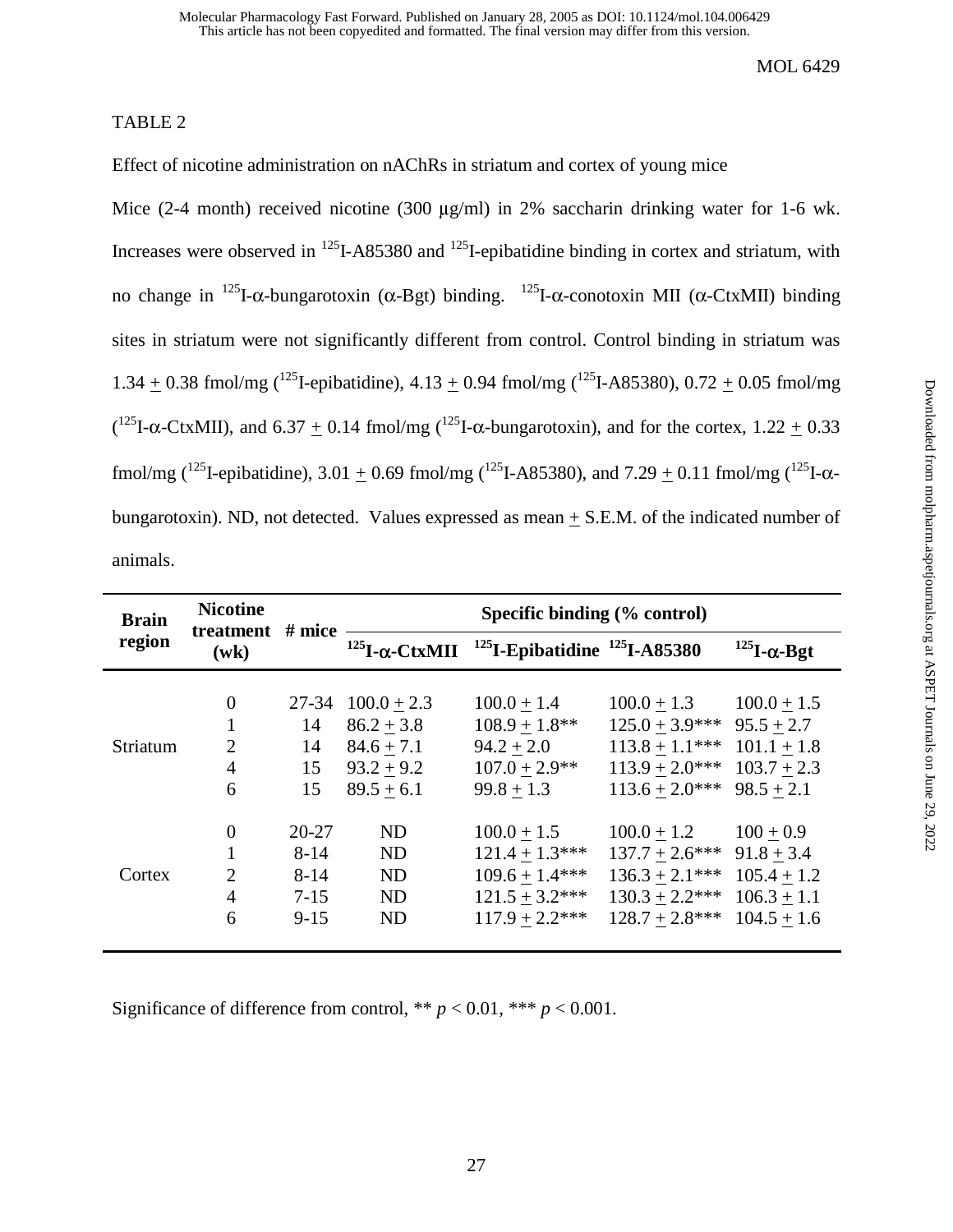# TABLE 3

Effect of nicotine administration on subunit-selective  $^{125}$ I-epibatidine immunoprecipitation in striatal extracts from mice

Mice (>8 month) received nicotine (300 µg/ml) in 2% saccharin drinking water for 2 wk. MAbs specific to nAChR subunits were used to measure changes in receptor subtypes. There was an increase in both  $\alpha$ <sup>4\*</sup> and  $\beta$ 2<sup>\*</sup> nAChRs with nicotine treatment. Values expressed as mean  $+$ S.E.M. of the indicated number of samples, each of which represents pooled tissue from 2 mice.

| mAb | Subunit-<br>selectivity | <b>Treatment</b> | N  | $125$ I-Epibatidine binding |              |
|-----|-------------------------|------------------|----|-----------------------------|--------------|
|     |                         |                  |    | fmol/mg prot                | % control    |
|     |                         |                  |    |                             |              |
| 295 | $\beta$ 2               | Control          | 10 | $0.0176 \pm 0.003$          | $100 + 8$    |
|     |                         | Nicotine         | 10 | $0.0219 + 0.003$            | $130 + 7*$   |
|     |                         |                  |    |                             |              |
| 299 | $\alpha$ 4              | Control          | 10 | $0.0079 + 0.001$            | $100 + 12$   |
|     |                         | Nicotine         | 10 | $0.0147 + 0.002$            | $168 + 16**$ |
|     |                         |                  |    |                             |              |

Significance of difference from control,  $p < 0.05$ ,  $p < 0.01$ .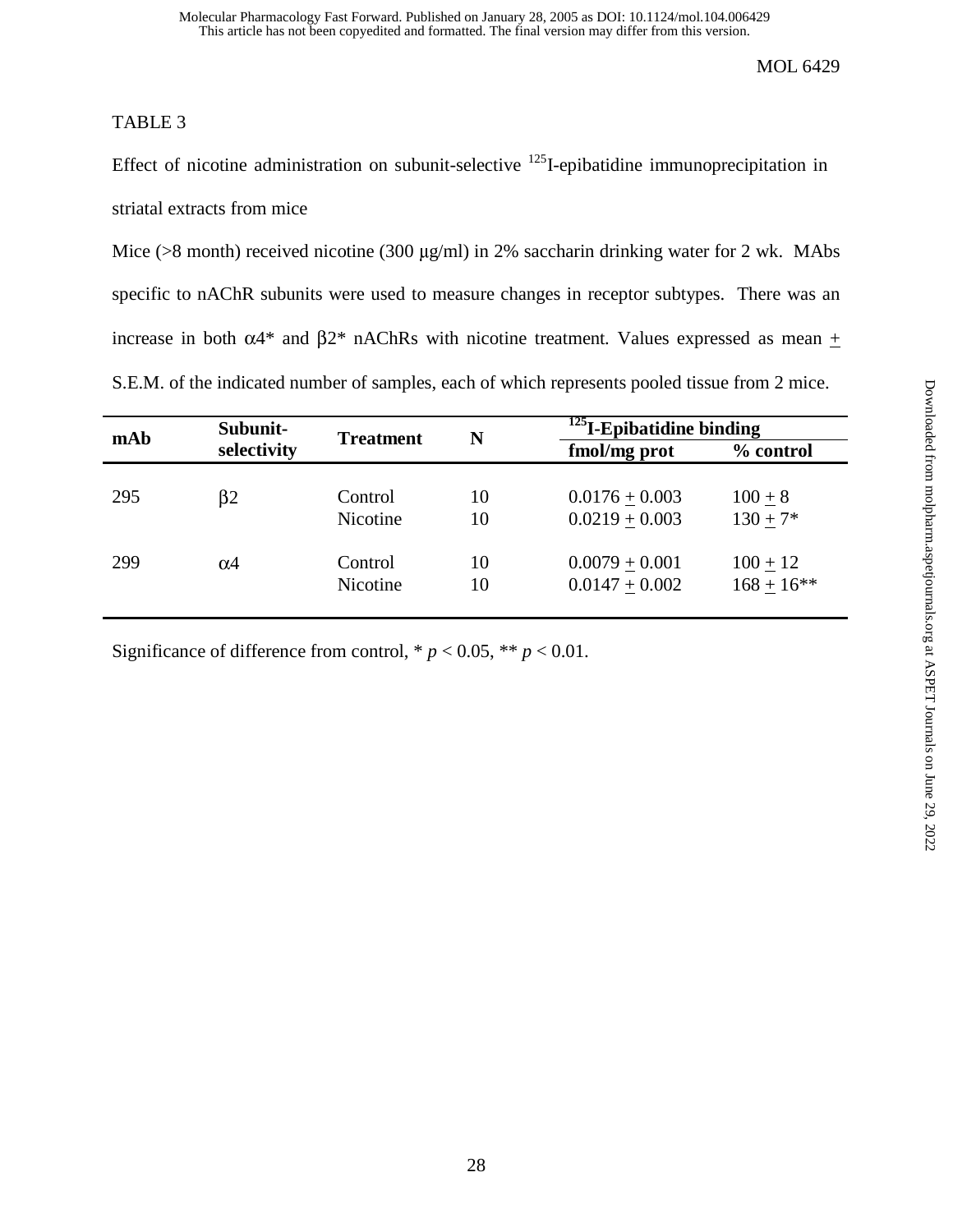

Downloaded from molpharm.aspetjournals.org at ASPET Journals on June 29, 2022 Downloaded from [molpharm.aspetjournals.org](http://molpharm.aspetjournals.org/) at ASPET Journals on June 29, 2022

Fig. 1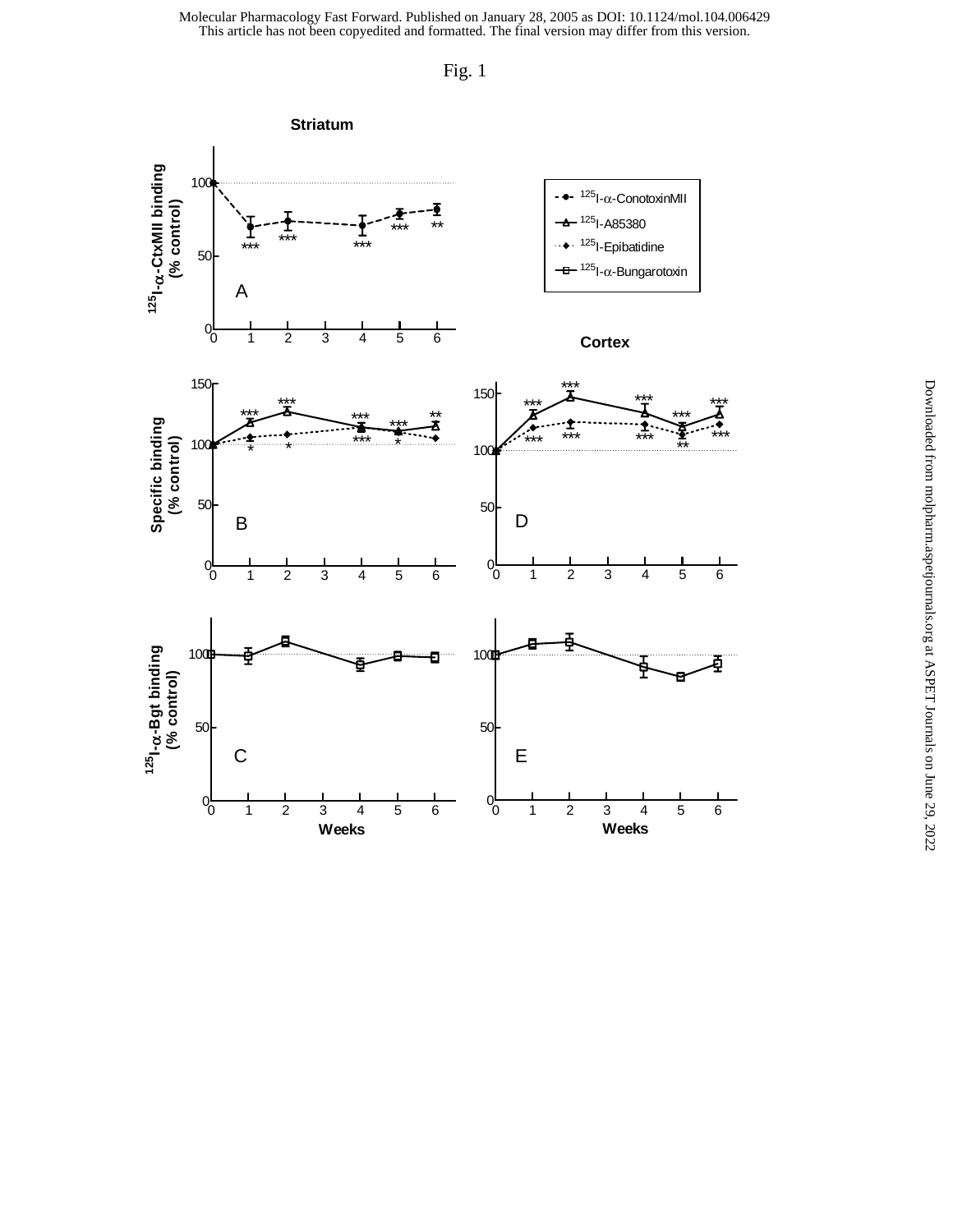This article has not been copyedited and formatted. The final version may differ from this version. Molecular Pharmacology Fast Forward. Published on January 28, 2005 as DOI: 10.1124/mol.104.006429

Fig. 2

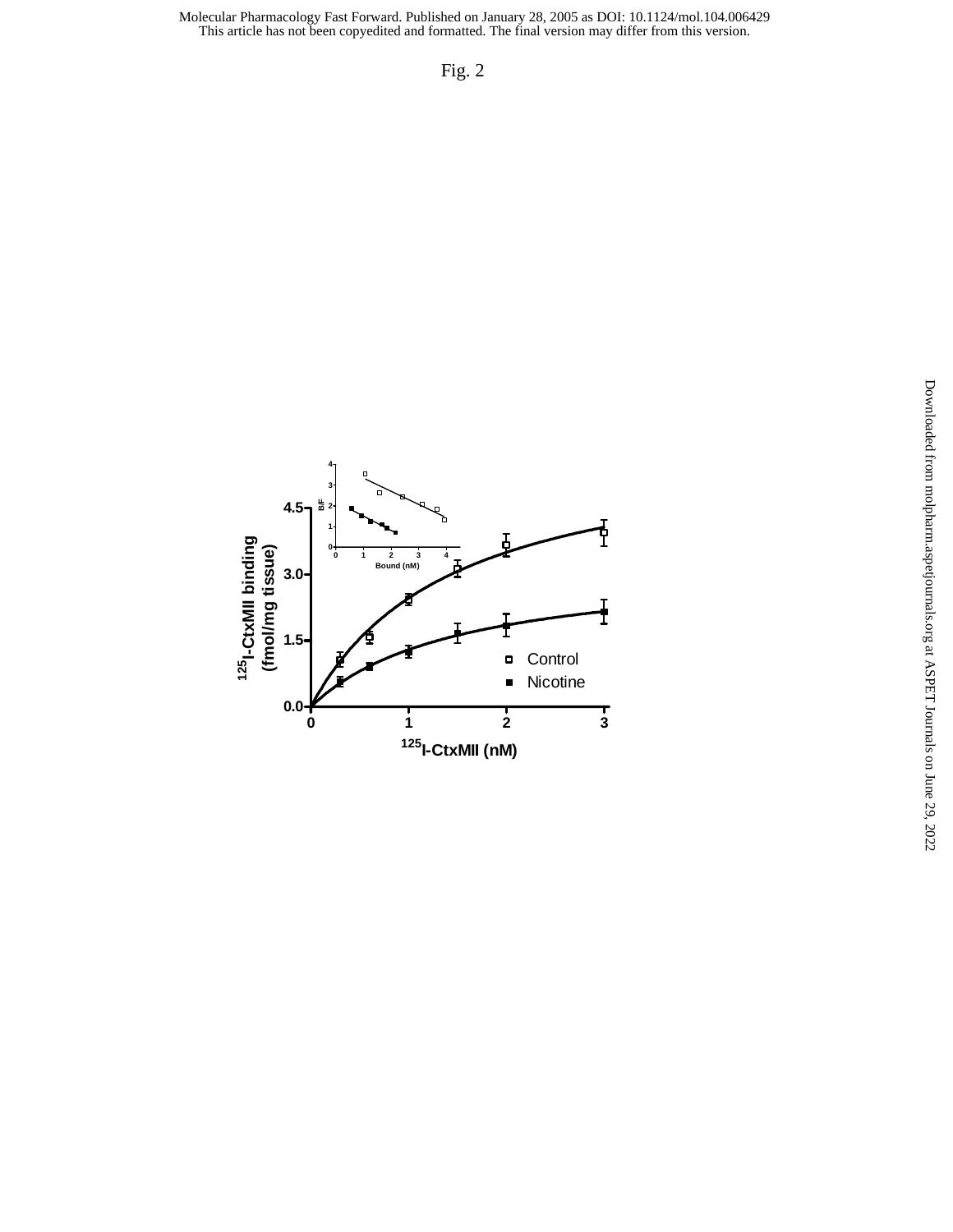

Fig. 3